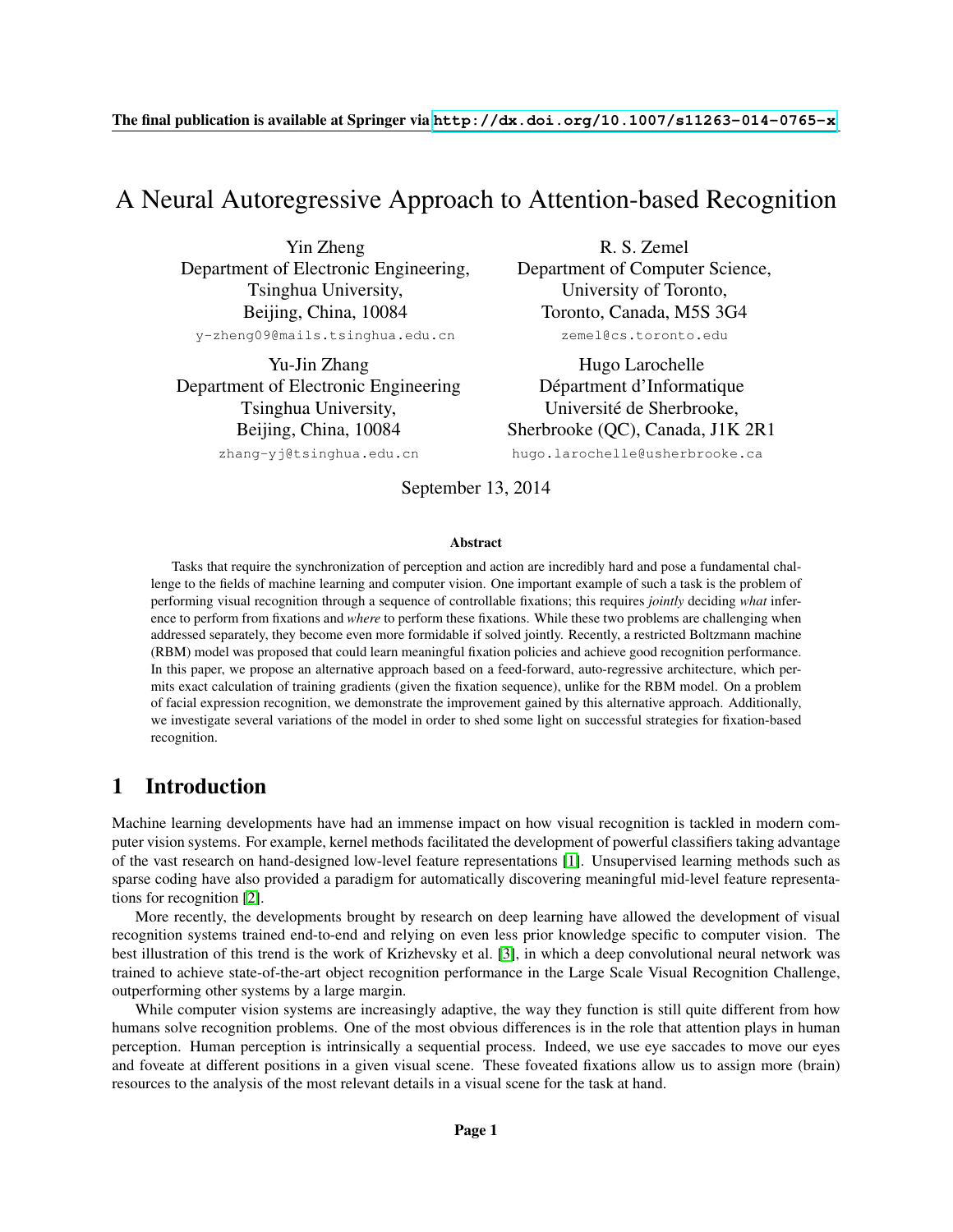Such a strategy could also be beneficial in a computer system. While most systems often reduce the resolution of the input image before processing, an adaptive attentional process could learn to ignore irrelevant parts of the image and concentrate its computations to finer details that are only available in the original resolution and are crucial for recognition. Ignoring irrelevant parts could even, by itself, be a beneficial strategy that would allow the system to ignore possibly misleading information. The use of high-resolution image information is also bound to become more important as computer vision tackles recognition problems with increasingly fine-grained sets of visual categories and objects. Moreover, as the recent history of computer vision suggests, learning-based methods are likely to play an important role in the future solutions for this problem.

A step in this direction was recently made using a restricted Boltzmann machine (RBM) model [\[4\]](#page-15-3). The system as a whole consists of a third-order classification RBM that combines information from a sequence of fixations into a learned representation of the image, as well as an adaptive controller which makes predictions for the best fixation positions. Unlike many previous recognition systems based on fixation sequences, both the classification and controller components are trained simultaneously and jointly. This is thus a promising direction for future research on fixationbased recognition.

In this work, we propose an alternative approach which replaces the RBM recognition component with a neural, feed-forward autoregressive model. Recently, neural autoregressive networks have been shown to be competitive alternatives to RBMs as models of binary [\[5\]](#page-15-4), real-valued [\[6\]](#page-15-5) or text [\[7\]](#page-15-6) data. Coined Neural Autoregressive Distribution Estimators (NADE), such models have the notable advantage of being trainable by backpropagation and not requiring approximations to their training gradients. As we will see, our proposed extension, *Fixation NADE*, is able to learn a meaningful representation of images through fixations and to outperform the RBM-based model on the task of facial emotion recognition evaluated in Larochelle and Hinton [\[4\]](#page-15-3). We also find this model is easier to train and investigate, thus we go beyond the experimental work in Larochelle and Hinton [\[4\]](#page-15-3) and evaluate different variations in the learning paradigm used by the system, shedding light on successful strategies towards more competitive fixation-based recognition systems.

### <span id="page-1-0"></span>2 Recognition as a Sequence of Fixations

Assuming that we are given a training set of image and labels pairs  $\{(\mathbf{I}^{(t)}, y^{(t)})\}_{t=1}^N$ , our task is to learn a model which can predict the labels  $y^{(t)}$  (e.g.,  $y^{(t)} \in \{1, 2, ..., C\}$ ) given the associated image  $I^{(t)}$ . The standard way of dealing with this problem in computer vision would be to extract some features (e.g. SIFT [\[8\]](#page-15-7), HOG [\[9\]](#page-15-8), etc.) densely from the whole image  $I^{(t)}$  and from those directly predict the label  $y^{(t)}$ , such as in Lazebnik et al. [\[1\]](#page-15-0), Yang et al. [\[2\]](#page-15-1). These features could also be learned using a convolutional network, jointly with the classification task [\[3\]](#page-15-2). These methods share the requirement that perception must distribute computations uniformly over the whole image. For a given computational budget, this implies that less computations can be assigned to the more important parts of the image, containing the relevant information.

The human visual system performs visual recognition tasks differently. As shown in Mathe and Sminchisescu [\[10\]](#page-15-9), given the same image, the fixations points that are performed across different people are highly consistent both *spatially* and *sequentially*, and are also highly influenced by the task. This suggests that humans fixate different regions to obtain information in accordance with the task at hand, with each fixation being influenced by the previous ones. Southall [\[11\]](#page-15-10) also showed that multiple glimpses, limited by a small hole, are sufficient for people to perceive a shape. This is referred to as anorthoscopic perception. Furthermore, the work of Fazl et al. [\[12\]](#page-15-11) suggests that shape information (the *"what"*) from each fixation cannot simply be aggregated without modulating the aggregation by the relative position of these fixations (the *where*).

Larochelle and Hinton [\[4\]](#page-15-3) propose to combine the *what* and *where* using an RBM with third-order connections, i.e., connections that involve the multiplication of the *what* and *where* representations. This third-order RBM, termed Fixation RBM, was shown to be successful at combining the information extracted by fixations in order to recognize emotions in images of faces. Most impressively, the Fixation RBM was trained jointly with an attentional component that controlled the selection of fixations to be made in the input image. It was thus able to learn the *what* and *where* simultaneously, instead of treating these problems separately, marking an important step towards entirely adaptive, attentional computer vision systems.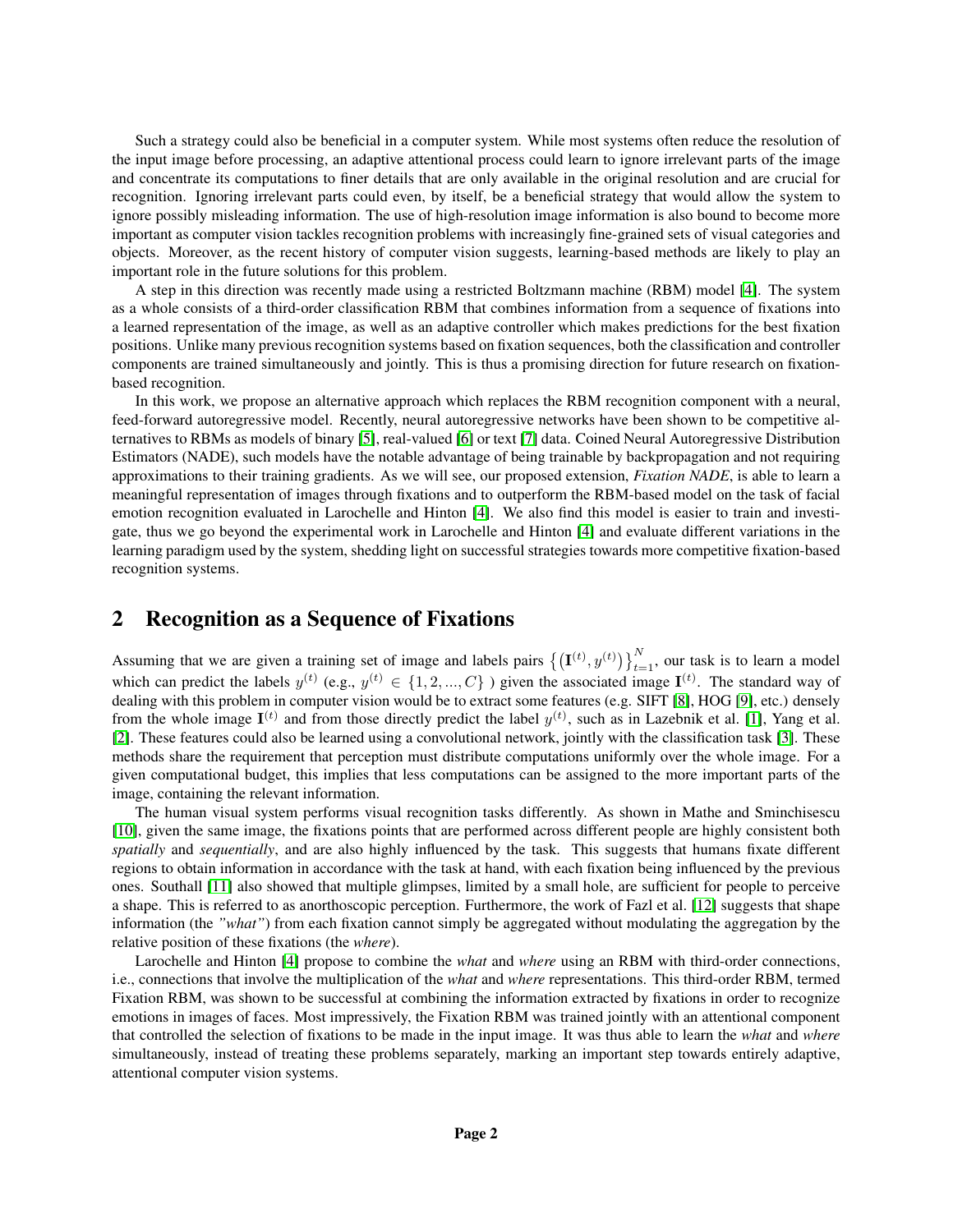

<span id="page-2-0"></span>Figure 1: Illustration of the retinal transformation  $\mathbf{r}(\mathbf{I}, (i, j))$ . It extracts information at up to three resolutions, based on subpatches centered at the fixation position  $(i, j)$ . The two lower resolution subpatches are subsampled with  $2 \times 2$ and  $4 \times 4$  averaging. The retinal vector output by the retinal transformation is then obtained by flattening the three subpatches and concatenating them. Possible fixation positions are constrained to a grid, laid over the image. A visualization of the information contained in the retinal transformation for two fixation positions is illustrated on the right.

However, a disadvantage of the Fixation RBM is that its training requires the estimation of gradients that are intractable. Indeed, because the RBM is an undirected graphical model, its log-likelihood gradients require a so-called negative phase expectation that can only be approximated with sampling. A biased estimator of this expectation, based on contrastive divergence [\[13\]](#page-15-12), is often used. The difficulty of estimating a training gradient becomes even more serious as we move to deeper architectures with more than a single hidden layer. In fact, while the emotion recognition model in Larochelle and Hinton [\[4\]](#page-15-3) used an additional hidden layer for each individual fixation, this hidden layer had to be pretrained first and was only used as a fixation preprocessing.

Feed-forward architectures are considerably easier to extend and generalize to deep architectures than undirected graphical models. Hence we propose to investigate this modeling paradigm for attention-based visual recognition. Specifically, motivated by the recent success of Neural Autoregressive Distribution Estimators (NADE) models as alternatives to the RBM, we attack the problem of modeling sequences of fixations using a neural autoregressive architecture. We propose Fixation NADE, which is a direct analogue of the Fixation RBM, but can be trained easily by backpropagation. As we will see, its performance compares favorably with that of the Fixation RBM.

#### <span id="page-2-1"></span>2.1 Retinal Transformation

We first describe how fixation-based observations are extracted from an input image.

In this paper, a *fixation* at position  $(i, j)$  extracts a vector representation of the local image at the intersection of the *i*th row and *j*th column of a pre-defined  $m \times n$  grid. This extraction is performed by what we refer to as a *retinal transformation*  $\mathbf{r}(\mathbf{I}, (i, j))$  on the local image. Its output is a vector  $\mathbf{x} \in \mathbb{R}^L$  where L is the length of the retinal vector representation.

In Larochelle and Hinton [\[4\]](#page-15-3), the retinal transformation consisted of a high-resolution fovea that simply copied the pixels around the fixation position, concatenated with an array of averaging hexagons, organized into a spiral and whose size would increase with their distance with the fixation's position.

In this paper, we opted for a simpler transformation. Specifically, our transformation  $\mathbf{r}(\mathbf{I}, (i, j))$  extracts subpatches from the image at up to 3 decreasing resolutions, as follows. First, we extract square image patches—the fovea  $P_1$ , the parafovea  $P_2$ , and the periphery  $P_3$ —of sizes  $r_1 \times r_1$ ,  $r_2 \times r_2$  and  $r_3 \times r_3$  pixels respectively, around the grid position  $(i, j)$  from the image I. Then the square patches  $P_1$ ,  $P_2$ , and  $P_3$  are subsampled by averaging every  $1 \times 1$ ,  $2 \times 2$ , and  $4 \times 4$  regions positioned on a grid with step size 1, 2, and 4 respectively (i.e., there is no subsampling for  $P_1$ ). We denote the resulting sampled patches  $\tilde{P}_1$ ,  $\tilde{P}_2$ , and  $\tilde{P}_3$ . Finally, the values in the subsampled patches  $\tilde{P}_1$ ,  $\tilde{P}_2$ , and  $\tilde{P}_3$  are concatenated together as a vector to produce the retinal vector x.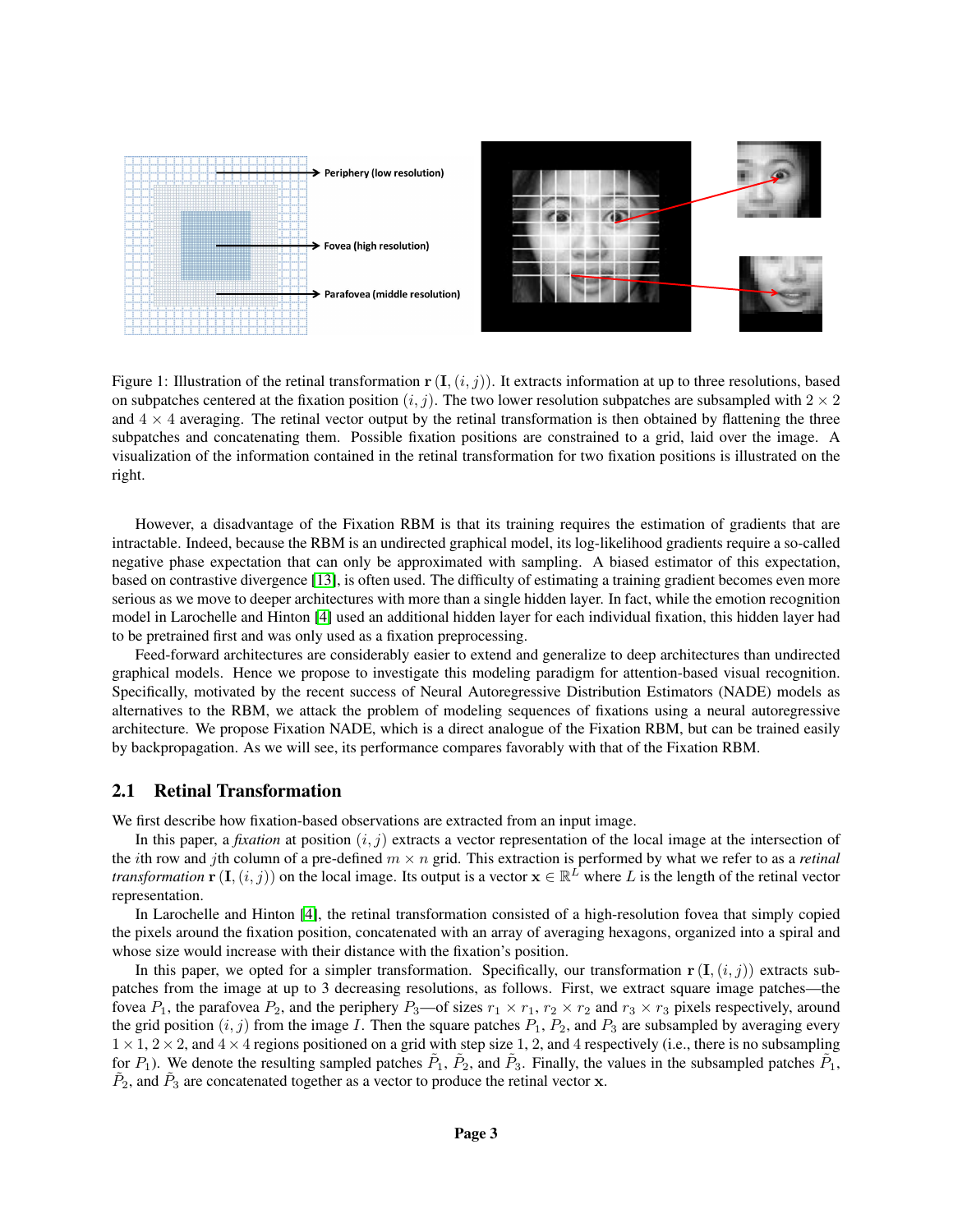

<span id="page-3-1"></span>Figure 2: Flow graph of the Fixation NADE model and its controller, where  $h_k$  is the model's hidden representation given the previous k fixations  $x_{1:k}$ . Third-order connections are illustrated with a small triangle. The controller is put in a dotted line square to emphasize that gradients are not backpropagated through it during training.

Thus, the retinal vectors x extracted by a sequence of fixations each have length L, which equals  $r_1 * r_1 + r_2 *$  $r_2/4 + r_3 * r_3/16$ . Figure [1](#page-2-0) illustrates examples of the application of the retinal transformation.

### <span id="page-3-3"></span>3 Fixation NADE model

We now discuss the proposed Fixation NADE model, i.e., the neural autoregressive architecture that we propose to aggregate the fixation observations into a global image representation and perform recognition. In this section, we will assume that the positions of the fixations are known and given. Thus, we try to model the joint probability of the sequence of retinal vector observations and the label for a given image.

Specifically, let  $\mathbf{x}_{1:K} = [\mathbf{x}_1, \dots, \mathbf{x}_K]$  be the retinal vectors extracted at different positions  $[(i_1, j_1), \dots, (i_K, j_K)],$ where  $K$  is the number of fixations, and  $y$  is the label to which the image belongs. The joint probability of the fixations and label can be written as follows by the probability chain rule:

<span id="page-3-0"></span>
$$
p(\mathbf{x}_{1:K}, y) = p(y|\mathbf{x}_{1:K}) \prod_{k=1}^{K} p(\mathbf{x}_k|\mathbf{x}_{< k})
$$
\n(1)

where  $\mathbf{x}_{< k}$  are the retinal vectors observed before the kth fixation, and  $y$  is the target label.

Equation [1](#page-3-0) consists of two parts: the *unsupervised* component  $\prod_{k=1}^{K} p(\mathbf{x}_k | \mathbf{x}_{< k})$  which models the joint probability  $p(\mathbf{x}_1,\ldots,\mathbf{x}_K)$  of all the fixations  $\mathbf{x}_1,\ldots,\mathbf{x}_K$ , and the *supervised* component  $p(y|\mathbf{x}_{1:K})$  that represents the probability of the target given all the fixations.

Fixation NADE models each component using a feed-forward neural autoregressive network, which computes each conditional distribution in sequence while updating its hidden layer based on the gathered observations (in our case the retinal representations  $x_k$ ). Since  $x_k$  is real-valued, a natural choice for the unsupervised conditionals is to use Gaussian conditional distributions. For the supervised part, we utilize a logistic regression model, as is common in feed-forward neural networks. Formally, we have:

<span id="page-3-2"></span>
$$
p\left(\mathbf{x}_k|\mathbf{x}_{< k}\right) \sim \mathcal{N}\left(\mathbf{x}_k;\hat{\mathbf{x}}_k,\boldsymbol{\Sigma}\right) \tag{2}
$$

$$
p(y|\mathbf{x}_{1:k}) = \text{softmax}(\mathbf{d} + \mathbf{U}\mathbf{h}_k)_y
$$
\n(3)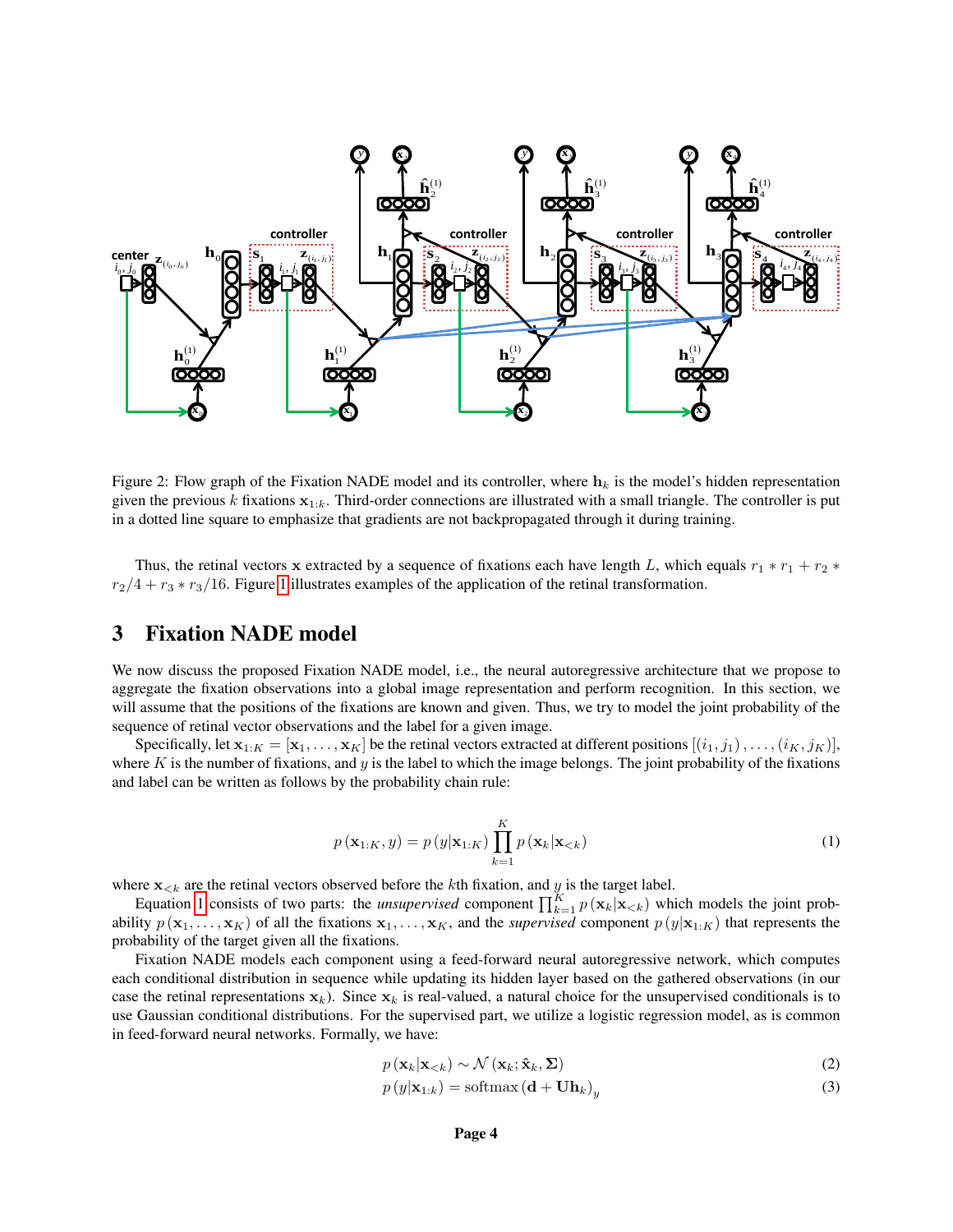where  $\hat{\mathbf{x}}_k$  is a prediction of the mean of  $\mathbf{x}_k$  made by the neural network from the previous fixations  $\mathbf{x}_{\leq k}$ ,  $\Sigma$  is a parameter covariance matrix,  $\mathbf{h}_k \in \mathbb{R}^H$  is the neural network's hidden image representation given the previous k fixations  $x_{1:k}$ ,  $U \in \mathbb{R}^{C \times H}$  is a connection parameter matrix,  $d \in \mathbb{R}^C$  is a bias vector and H is the number of hidden units.

We must now specify a parametrization for the computation of the image hidden representation  $h_k$ , as well as the prediction of  $\hat{\mathbf{x}}_k$ . First, our model will allow for the preprocessing of each individual fixation using a first hidden layer  $\mathbf{h}_k^{(1)}$  $\binom{1}{k}$ :

$$
\mathbf{h}_k^{(1)} = \mathbf{g} \left( \mathbf{e} + \mathbf{V} \mathbf{x}_k \right) \tag{4}
$$

where  $g(\cdot)$  is an element-wise nonlinear activation function,  $V \in \mathbb{R}^{H^{(1)} \times L}$  is a connection parameter matrix,  $e \in$  $\mathbb{R}^{H^{(1)}}$  is a bias parameter vector and  $H^{(1)}$  is the number of hidden units of the preprocessing layer. Then, we follow Larochelle and Hinton [\[4\]](#page-15-3) and use a third-order order connectivity between the preprocessed fixation and the global image representation  $h_k$ :

$$
\mathbf{h}_{k} = \mathbf{g} \left( \mathbf{c} + \frac{1}{k} \sum_{k' \leq k} \mathbf{W}^{(i_{k'}, j_{k'})} \mathbf{h}_{k'}^{(1)} \right)
$$
(5)

where each  $\mathbf{W}^{(i,j)} \in \mathbb{R}^{H \times H^{(1)}}$  is a connection parameter matrix and  $\mathbf{c} \in \mathbb{R}^H$  is a bias vector. The use of positiondependent connection matrices  $W^{(i,j)}$  implies that, for fixed values of the retinal representations  $x_k$ , the hidden representation will still vary depending on where the fixations were made. Spatial information is thus incorporated into our model through these position-dependent connections.

Hence,  $h_k$  averages the contribution from all k fixations observed so far and can then be used to predict the next fixation  $x_{k+1}$ . To perform this prediction, we "unroll" the computations, going from the global image's hidden representation to the next fixation's hidden representation and then to a mean prediction of the next fixation:

$$
\hat{\mathbf{h}}_{k+1}^{(1)} = \mathbf{g} \left( \hat{\mathbf{e}} + \mathbf{W}^{(i_{k+1}, j_{k+1})}^{\mathrm{T}} \mathbf{h}_k \right)
$$
\n(6)

$$
\hat{\mathbf{x}}_{k+1} = \mathbf{b} + \mathbf{V}^{\mathrm{T}} \hat{\mathbf{h}}_{k+1}^{(1)} \tag{7}
$$

where  $\hat{\mathbf{e}} \in \mathbb{R}^{H^{(1)}}$  and  $\mathbf{b} \in \mathbb{R}^L$  are bias parameter vectors. Notice that we use the transpose of the connection matrices V and  $W^{(i_{k+1},j_{k+1})}$  to perform this prediction, but that predicting the next  $(k+1)$ <sup>th</sup> fixation implies that we are using  $W^{(i_{k+1},j_{k+1})}$  instead of  $W^{(i_k,j_k)}$ . An illustration of Fixation NADE is shown in Figure [2,](#page-3-1) where  $s_k$  is a summary vector used by the controller to predict the next fixation position based on information from previous fixations (See Section [4](#page-6-0) for more details).

For a given  $m \times n$  grid as the possible fixation positions, all  $\mathbf{W}^{(i_k,j_k)}$  matrices contain  $mnHL$  parameters, which is too many to learn. As in Larochelle and Hinton [\[4\]](#page-15-3), to reduce the number of parameters, we factorize the  $W^{(i_k,j_k)}$ matrices as follows:

$$
\mathbf{W}^{(i_k,j_k)} = \mathbf{P} \text{diag}\left(\mathbf{z}\left(i_k,j_k\right)\right) \mathbf{F} \tag{8}
$$

where  $P \in \mathbb{R}^{H \times D}$ ,  $F \in \mathbb{R}^{D \times L}$  are two matrices that are position-independent,  $z(i_k, j_k) \in \mathbb{R}^{D}$  is a (learned) vector associated to position  $(i_k, j_k)$ , diag (a) is a diagonal matrix with vector a as the diagonal and D is an integer. Hence,  $W^{(i_k,j_k)}$  is now an outer product of  $D$  lower-dimensional bases in  $P$  ("pooling") and  $F$  ("filtering"), gated by a position specific vector  $\mathbf{z}\left(i_k,j_k\right)$ . Instead of learning a separate connection matrix  $\mathbf{W}^{\left(i_k,j_k\right)}$  for each possible position, we now only need to learn a vector  $z(i_k, j_k)$  for each position plus two matrices P and F for the whole image. Hence, the total number of parameters for the position-dependent matrices  $\mathbf{W}^{(i_k,j_k)}$  is reduced to  $mnD + HD + DL$ , which is much smaller than  $mnHL$ . The same factorization was used by [\[4\]](#page-15-3). Note that  $z(i_k, j_k)$  is a deterministic function of position  $(i_k, j_k)$  and is trained by gradient descent with backpropagation. In practice, we force the elements in  $z(i_k, j_k)$  to be in  $[0, 1]$  $[0, 1]$  $[0, 1]$ <sup>1</sup>

<span id="page-4-0"></span><sup>&</sup>lt;sup>1</sup>This is done by setting  $z(i_k, j_k) =$  sigmoid  $(\bar{z}(i_k, j_k))$ , and learning the unconstrained  $\bar{z}(i_k, j_k)$  vectors instead. We also use a learning rate 100 times larger than learning the other parameters.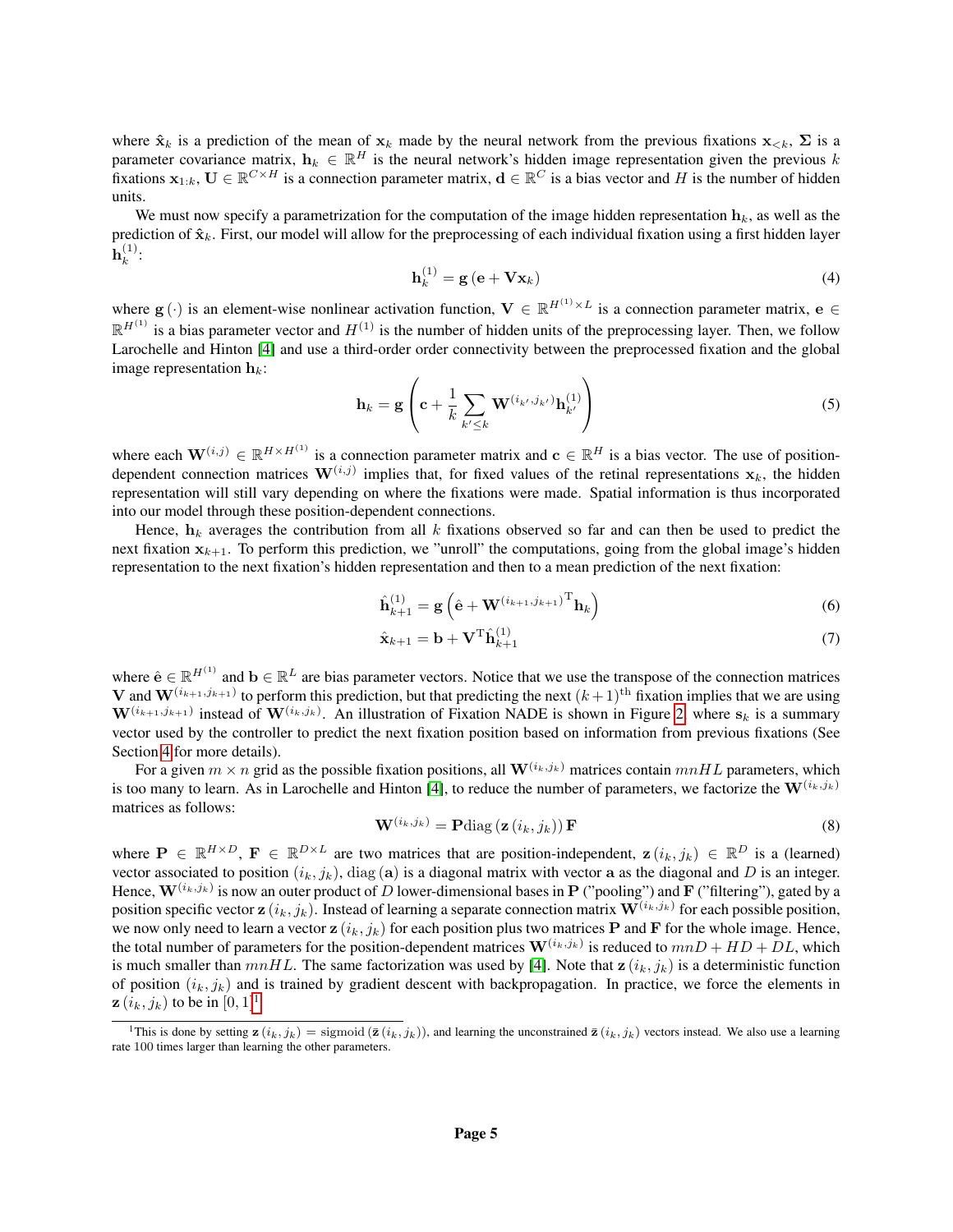#### 3.1 Learning the Fixation NADE model

Given a training set  $\mathcal{D} = \{(\mathbf{x}_{1:K}^t, y^t)\}_{t=1}^N$ , training Fixation NADE could be performed by minimizing the negative log-likelihood of the fixation sequence and the label  $y$ , averaged over all training images. This would imply having to predict the first fixation  $x_1$  from nothing, which can only result in learning the mean value of retinal fixations. Since we do not believe that information to be particularly useful to learn, we instead consider the negative log-likelihood of the fixations and label *given* the first fixation  $x_1$ :

<span id="page-5-0"></span>
$$
-\log p\left(\mathbf{x}_{2:K}, y|\mathbf{x}_1\right) = -\log p\left(y|\mathbf{x}_{1:K}\right) + \sum_{k=2}^{K} -\log p(\mathbf{x}_k|\mathbf{x}_{< k})\tag{9}
$$

The first term is a purely discriminative term, while the second is an unsupervised part and can be interpreted as a regularizer, that encourages a solution which also explains the unsupervised statistical relationship between the fixations.

Using Equation [2,](#page-3-2) we can replace the second term in Equation [9](#page-5-0) and obtain

<span id="page-5-1"></span>
$$
-\log p\left(\mathbf{x}_{2:K}, y|\mathbf{x}_1\right) = -\log p\left(y|\mathbf{x}_{1:K}\right) + \alpha \sum_{k=2}^{K} \left(\mathbf{x}_k - \hat{\mathbf{x}}_k\right)^T \Sigma^{-1} \left(\mathbf{x}_k - \hat{\mathbf{x}}_k\right)
$$
(10)

where  $\alpha = \frac{1}{\sqrt{2}}$  $\frac{1}{2\sqrt{(2\pi)^L |\Sigma|}}$  is the coefficient of the multi-normal distribution.

The second term in Equation [9](#page-5-0) is actually the squared Mahalanobis distance between  $x_k$  and  $\hat{x}_k$  weighted by  $\alpha$ . Training the Fixation NADE model can hence be interpreted as learning an image representation that is discriminative, but that equally maintains information about the fixated regions.

In practice, we can use a hyper-parameter  $\lambda$  to weight the relative importance of the two terms in Equation [10,](#page-5-1) which has been observed in [\[14\]](#page-15-13) to improve the performance of such probabilistic hidden representation models. We then obtain an hybrid cost function for Fixation NADE that can be written as

$$
\mathcal{C}_{\text{hybrid}} = -\log p\left(y|\mathbf{x}_{1:K}\right) + \lambda \sum_{k=2}^{K} \left(\mathbf{x}_k - \hat{\mathbf{x}}_k\right)^T \mathbf{\Sigma}^{-1} \left(\mathbf{x}_k - \hat{\mathbf{x}}_k\right) \tag{11}
$$

where  $\lambda$  is chosen by cross-validation.

[\[4\]](#page-15-3) also highlights that we can take advantage of the fact that each subsequence  $x_{1:k}$  of the sequence of fixations  $x_{1:K}$  is also associated with the target y. Hence, we can incorporate such a "subsequence" signal into the cost function when training Fixation NADE. This *hybrid-sequential* cost function is written as

$$
\mathcal{C}_{\text{hybrid-seq}} = -\sum_{k=1}^{K} \log p\left(y|\mathbf{x}_{1:k}\right) + \lambda \sum_{k=2}^{K} \left(\mathbf{x}_k - \hat{\mathbf{x}}_k\right)^T \boldsymbol{\Sigma}^{-1} \left(\mathbf{x}_k - \hat{\mathbf{x}}_k\right) \,. \tag{12}
$$

Finally, in our experiments, we limited  $\Sigma$  to the identity matrix, yielding an unsupervised term that simply corresponds to the squared Euclidean distance reconstruction, which is commonly used by neural network autoencoder models. The hybrid sequential cost is simplified to

<span id="page-5-2"></span>
$$
\mathcal{C}_{\text{hybrid-seq}} = -\sum_{k=1}^{K} \log p(y|\mathbf{x}_{1:k}) + \lambda \sum_{k=2}^{K} ||\mathbf{x}_k - \hat{\mathbf{x}}_k||_2^2 \tag{13}
$$

Optimizing the average of the cost function [13](#page-5-2) on a training set can be performed by stochastic gradient descent, with backpropagation allowing us to compute the parameter derivatives. Optimizing the hybrid-sequential cost function is only slightly more expensive than the hybrid cost and Larochelle and Hinton [\[4\]](#page-15-3) has shown that it tends to perform better than hybrid cost, hence we use it in our experiments.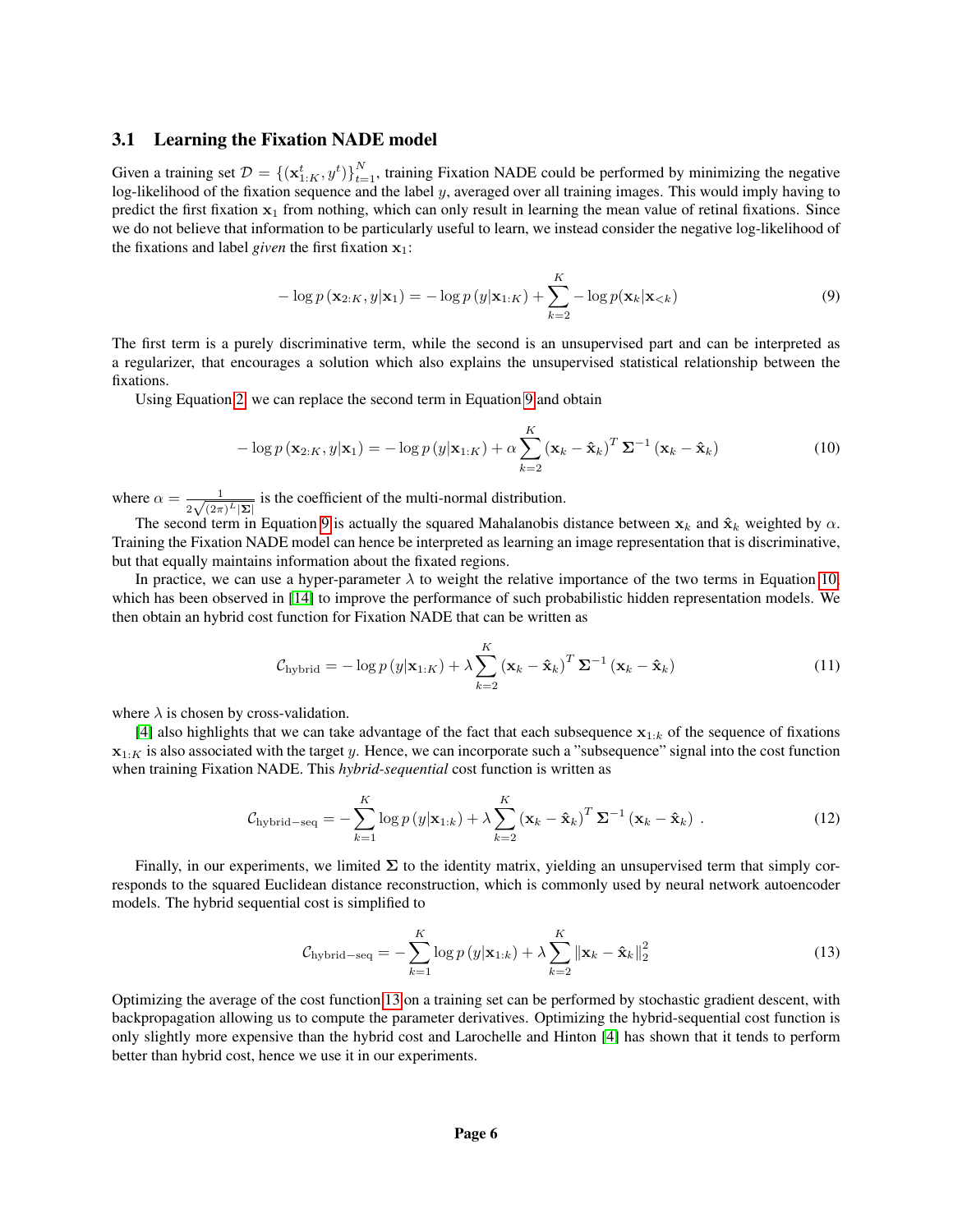### <span id="page-6-0"></span>4 The controller: learning "where to look"

In Section [3,](#page-3-3) we described a model to process the information from a sequence of fixations at different (given) positions. Now we need to define a model which will determine where these fixation should be made on an image. We refer to this model as the *controller*.

Intuitively, the controller should take the information accumulated from the previous fixations as input and produce a score indicating how much we expect to benefit from each possible next fixation position. Specifically, let  $s_k$  be a *summary* vector that accumulates the information from the previous  $k-1$  fixations,  $f(s_k,(i_k,j_k))$  will be our predicted score for the benefit from having the next fixation be at position  $(i_k, j_k)$ .

As in Larochelle and Hinton [\[4\]](#page-15-3), we will attempt to train the controller so that

$$
f(\mathbf{s}_k,(i_k,j_k)) \propto \text{Beneft}\left((i_k,j_k);y,\mathbf{x}_{1:(k-1)}\right) \tag{14}
$$

where we note as  $Benefit((i_k,j_k); y, \mathbf{x}_{1:(k-1)})$  the benefit of performing our next fixation at position  $(i_k, j_k)$ , given that the image has label y and we have gathered the retinal observations  $x_{1:(k-1)}$ . Ideally, the benefit should reflect the model's increased ability to predict the correct label of the image. We could use as the benefit whether the model correctly classifies the image, but such a binary signal would be weak. An alternative, suggested in Larochelle and Hinton [\[4\]](#page-15-3), is to instead use the (log) probability of the correct class according to the model. This has the advantage of distinguishing, among fixation position choices that do allow the model to correctly classify the image, which one actually allows the model to most confidently classify it correctly.

Larochelle and Hinton [\[4\]](#page-15-3) propose the following definition for the benefit:

$$
Benefit\left((i_k,j_k);y,\mathbf{x}_{1:(k-1)}\right) = \log p\left(y|\mathbf{x}_{1:k-1},\mathbf{x}_k = \mathbf{r}\left(\mathbf{I},(i_k,j_k)\right)\right) \tag{15}
$$

where  $\mathbf{r}(\mathbf{I}, (i_k, j_k))$  is retinal transformation as defined in Section [2.](#page-1-0) We will refer to this approach as *Bene-max*. In our experiments, we also considered this alternative definition:

$$
Benefit\left((i_k,j_k);y,\mathbf{x}_{1:(k-1)}\right) = \log p\left(y|\mathbf{x}_{1:k-1},\mathbf{x}_k = \mathbf{r}\left(\mathbf{I},(i_k,j_k)\right)\right) - \log p\left(y|\mathbf{x}_{1:k-1}\right) \tag{16}
$$

which considers instead the relative increase or boost in the log-probability of the correct class. We will thus refer to this approach as *Bene-boost*.

For the summary vector  $s_k$ , it should provide relevant information from the previous  $k-1$  fixations. Larochelle and Hinton [\[4\]](#page-15-3) propose to use the hidden representation obtained from  $x_{1:k-1}$  as well as a representation of the positions that have been fixated previously. The summary  $s_k$  can then be written as

$$
\mathbf{s}_k = [\mathbf{h}_{k-1}; \mathbf{bin}_{k-1}] \tag{17}
$$

where  $\sin_{k-1}$  is a binary vector of size mn (one component for each possible fixation position on a grid of  $m \times n$ ) such that a component is 1 if the associated position has been fixated. We refer to this summary vector as *SHP* (Summary vector of Hidden representation and Position).

Additionally, we could try to leverage the model's uncertainty about the correct label to provide cues to the controller for promising next fixations. After all, the best fixation pattern might be dependent on the underlying class of the image. For example, for emotion recognition, the fixation points for a "smiling" face might be better placed around the corner of the mouth, while an "angry" face might be better detected based on a person's eyebrows.

Hence, we propose to incorporate the model's uncertainty about the label into the summary vector as follows:

$$
\mathbf{s}_k = [\mathbf{h}_{k-1}; \mathbf{bi}\mathbf{n}_{k-1}; \mathbf{p}_{k-1}] \tag{18}
$$

where  $\mathbf{p}_{k-1}$  is a vector of size C whose components are the probabilities that the model assigns to each class  $y \in \mathbb{R}$ {1, 2, . . . , C}. We refer to this summary vector as *SHPL* (Summary vector of Hidden representation, Position and Label), which we will compare with *SHP* in our experiments.

For the special case of the first fixation ( $k = 1$ ), we follow Larochelle and Hinton [\[4\]](#page-15-3) and compute  $s_1$  based on a fixation at the center of the image. The information from this "initial" fixation is then "forgotten" by the Fixation NADE model and is only used to generate the first image-dependent fixation point. It is not used by the model to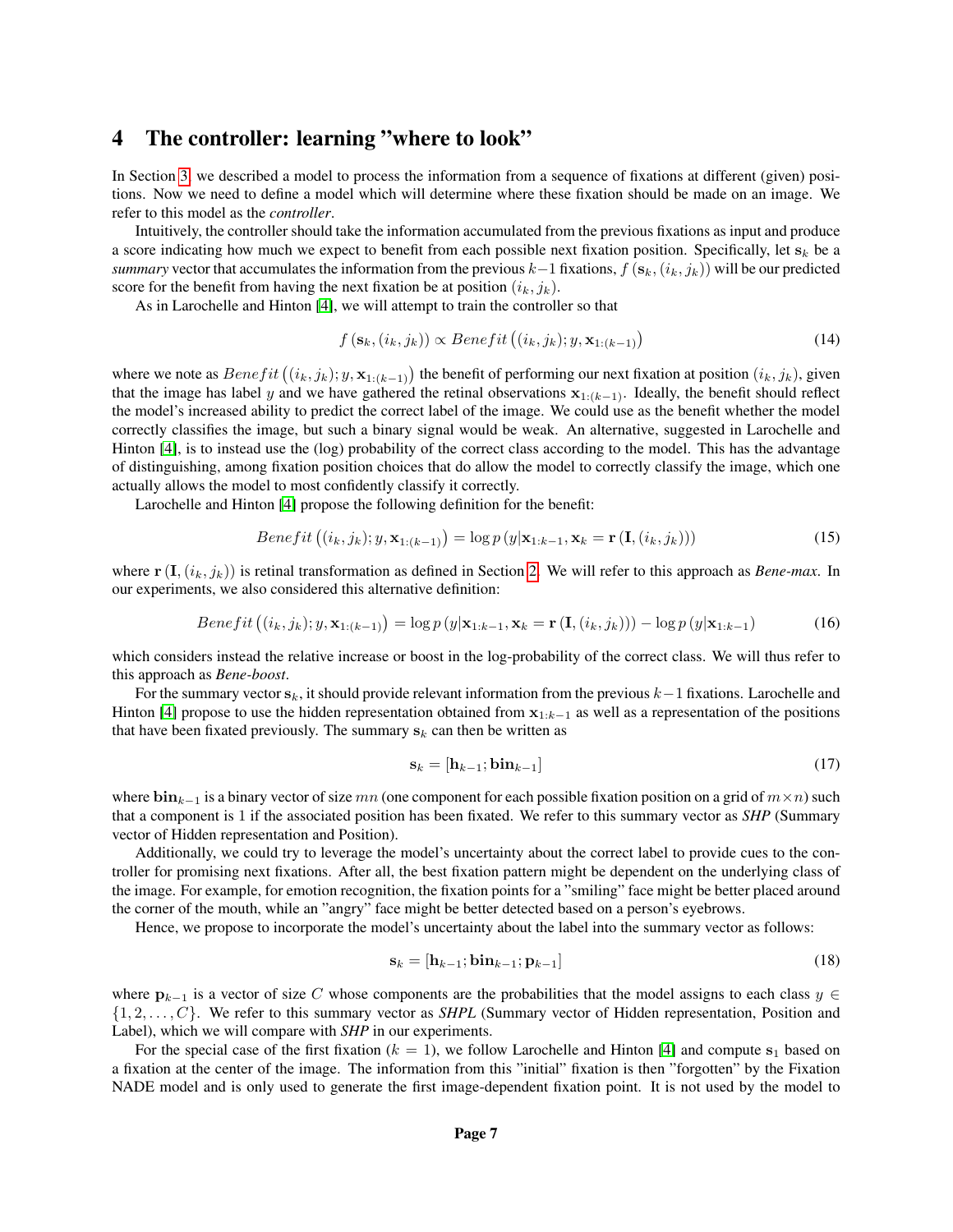accumulate information about the image. Hence, for *SHP*,  $s_1 = [h_0; bin_0]$ , where  $h_0$  comes from the fixation at the center of the image, and  $\sin_0$  is a vector whose components are all 0.

We use a linear model for  $f(\mathbf{s}_k,(i_k,j_k))$ , with separate weights for each possible position  $(i_k, j_k)$ . Specifically,  $f(\mathbf{s}_k,(i_k,j_k))$  is defined as

$$
f(\mathbf{s}_k,(i_k,j_k)) = \mathbf{A}_{(i_k,j_k),\cdot} \mathbf{s}_k + q_{(i_k,j_k)}
$$
\n<sup>(19)</sup>

where  $A \in \mathbb{R}^{mn \times S}$  is the connection matrix,  $q \in \mathbb{R}^S$  is a bias vector and S is the length of the summary vector s. The training cost for the controller could then be the absolute difference between the score  $f(\mathbf{s}_k,(i_k,j_k))$  that the controller outputs and the benefits for the sequence of retinal features generated during training Fixation NADE:

$$
\mathcal{C}_{\text{ctrl}} = \mid f\left(\mathbf{s}_k, (i_k, j_k)\right) - \text{Beneft}\left((i_k, j_k); y, \mathbf{x}_{1:(k-1)}\right) \mid. \tag{20}
$$

During training, the controller is updated after every fixation based on the stochastic gradient of this training cost.

This training strategy is akin to contextual bandit learning. The controller only predicts an immediate benefit and ignores the possible future impact of early fixation decisions. While this might technically be suboptimal, we'll see that it actually works well in practice. Moreover, unlike other reinforcement learning problems such as learning to navigate in a maze, early decisions are unlikely to have a detrimental impact on the ability of the model to correctly classify the image (whereas taking a wrong turn in a maze might put us on a path that does not lead to our goal). Indeed, fixations are rarely misleading, and only provide "real" information about the image. This is not to say that the learning problem is simple however. Indeed, unlike most reinforcement learning problems, the benefit (reward) is not static here and changes as Fixation NADE trains, generating a feedback loop between Fixation NADE and the controller that makes the learning setup especially difficult.

As in reinforcement learning problems, a balance must be made between exploration and exploitation during training. In our experiments, we generate the fixations from the Boltzmann distribution

<span id="page-7-0"></span>
$$
p_{\text{ctrl}}\left(\left(i_k, j_k\right) | \mathbf{x}_{1:k-1}\right) \propto \exp\left(f\left(\mathbf{s}_k, \left(i_k, j_k\right)\right)\right) \tag{21}
$$

which ensures that all fixation points can be sampled, but those which are currently considered more useful by the controller are more likely to be chosen. As in Larochelle and Hinton [\[4\]](#page-15-3), in order to ensure that a fixation position is never sampled twice, we impose that  $p_{\text{ctrl}} = 0$  for all positions that have been sampled previously.

We note that more principled contextual bandit algorithms, with exploration policies that have certain theoretical guaranties, could potentially be employed here as well. An interesting case would be to use contextual Gaussian process bandits [\[15\]](#page-15-14), which would provide a more comprehensive model of our uncertainty on the benefit function.

At test time however, Larochelle and Hinton [\[4\]](#page-15-3) suggest to greedily select the positions with the highest score from the controller for each k. This allows the model to gradually cover more of the image, until a computational budget is reached. We follow the same approach here, predicting the image's label based on the selected fixations.

When computational constraints are less of an issue, restricting the model to use very few fixations might be too detrimental. Yet, an attentional mechanism could still be useful to more appropriately weight the importance of different regions in the image. For this case, we propose an alternative approach to perform classification at test time. The idea is to leverage the fact that, at training time, Fixation NADE is in fact trained to optimize its performance on multiple fixation trajectories. Since it is well known that an ensemble of classifiers often performs much better than any individual classifier, we propose to construct such an ensemble of Fixation NADE predictors by repeatedly sampling fixation trajectories using the controller, exactly as is done at training time. If repeated  $M$  times, an ensemble prediction of the label is made by predicting the most likely label according to the following aggregated conditional distribution:

<span id="page-7-1"></span>
$$
y^* = \arg\max_{y} \frac{1}{M} \sum_{m=1}^{M} p^{(m)} \left( y | \mathbf{x}_{1:K}^{(m)} \right)
$$
 (22)

where each  $p^{(m)}\left(y|\mathbf{x}_{1:K}^{(m)}\right)$  $\binom{(m)}{1:K}$  is the output of Fixation NADE for one of the  $M$  sampled fixation trajectories. Importantly, computing this distribution can be made much more efficient by caching the contribution of each fixation to the preactivation (before the non-linear activation function) of the global image hidden layer  $h_K$ . We will evaluate this alternative strategy in our experiments.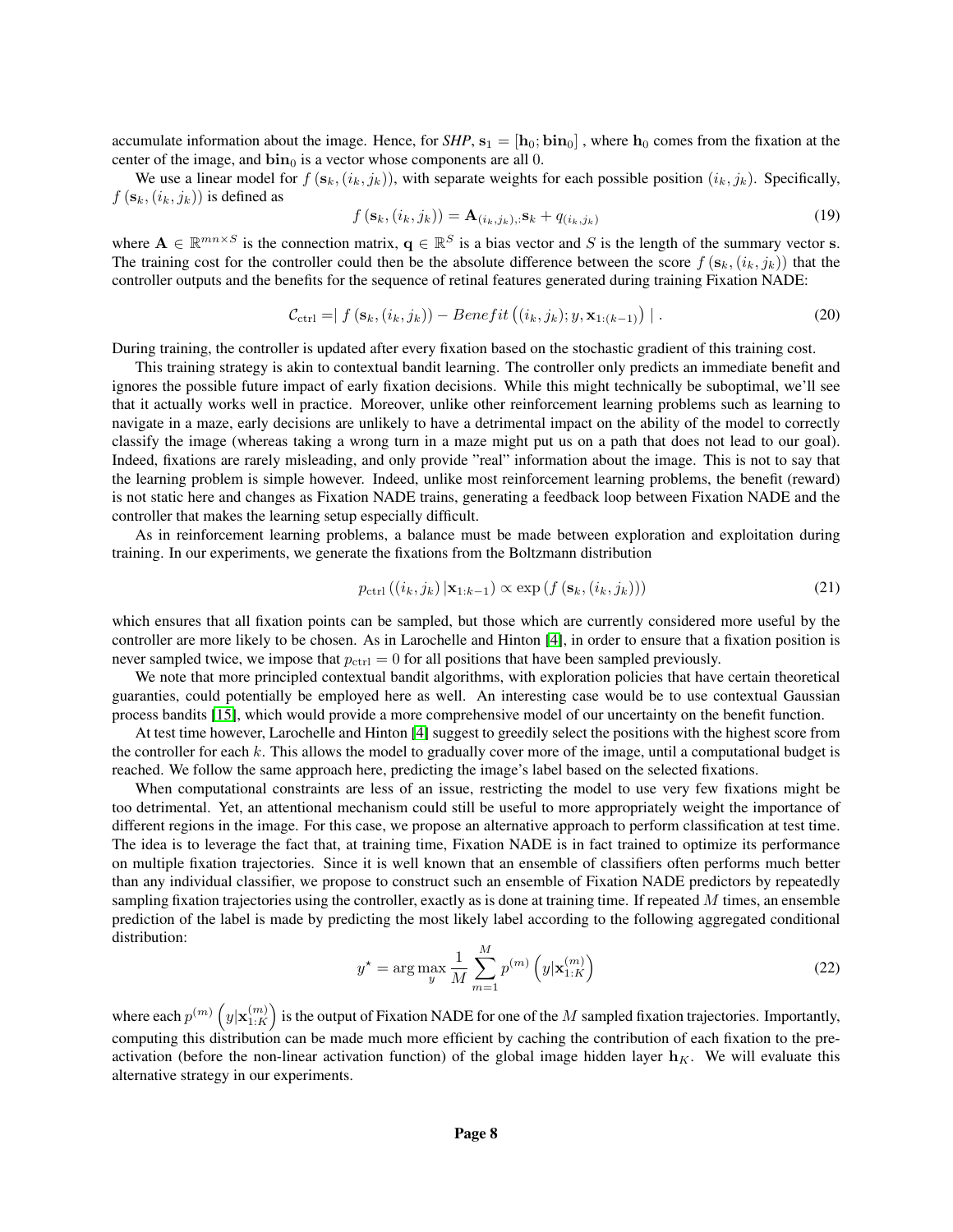Algorithm 1 Basic pseudocode of Fixation NADE

**Input:** Image **I**, Target y, Unsupervised weight  $\lambda$ , K fixations **Output:** Hybrid sequential cost  $C_{hybrid-seq}$  in Equation [13,](#page-5-2)

```
i_0, j_0 \leftarrow center of image I
\mathbf{x}_0 \leftarrow \mathbf{r}\left(\mathbf{I},\left(i_0,j_0\right)\right)\mathbf{h}_0^{(1)} \leftarrow \mathbf{g}\left(\mathbf{e} + \mathbf{V}\mathbf{x}_0\right)\mathbf{h}_0 \leftarrow \mathbf{g}\left(\mathbf{c} + \mathbf{P}\text{diag}\left(\mathbf{z}\left(i_0,j_0\right)\right)\mathbf{F}\mathbf{h}_0^{(1)}\right)\text{bin}_0 \leftarrow \text{all zeros}\mathbf{s}_1 \leftarrow [\mathbf{h}_0; \mathbf{bin}_0]i_1, j_1 \leftarrow Controller prediction using s_1\mathbf{x}_1 \leftarrow \mathbf{r} \left( \mathbf{I}, (i_1, j_1) \right)for k from 1 to K do
       \mathbf{h}_k^{(1)} \leftarrow \mathbf{g}\left(\mathbf{e} + \mathbf{V}\mathbf{x}_k\right)\mathbf{h}_k \leftarrow \mathbf{g}\left(\mathbf{c}+\frac{1}{k}\sum_{k'\leq k}\mathbf{P}\text{diag}\left(\mathbf{z}\left(i_k,j_k\right)\right)\mathbf{F}\mathbf{h}^{(1)}_{k'}\right)\textbf{bin}_k \leftarrow \text{binary vector with all zeros except } (i_{1:k}, j_{1:k})\mathbf{s}_{k+1} \leftarrow [\mathbf{h}_k; \mathbf{bin}_k]i_{k+1}, j_{k+1} \leftarrow Controller prediction using \mathbf{s}_{k+1}\widehat{\mathbf{h}}_{k+1}^{(1)} \leftarrow \mathbf{g}\left(\widehat{\mathbf{e}} + \mathbf{F}^{\mathrm{T}} \text{diag}\left(\mathbf{z}\left(i_{k+1}, j_{k+1}\right)\right) \mathbf{P}^{\mathrm{T}} \mathbf{h}_{k}\right)\widehat{\mathbf{x}}_{k+1} \leftarrow \mathbf{b} + \mathbf{V}^{\mathrm{T}} \widehat{\mathbf{h}}_{k+1}^{(1)}\mathbf{x}_{k+1} \leftarrow \mathbf{r} (\mathbf{I}, (i_{k+1}, j_{k+1}))p(y|\mathbf{x}_{1:k}) \leftarrow \text{softmax}(\mathbf{d} + \mathbf{U}\mathbf{h}_{k})end for
\mathcal{C}_{\text{hybrid-seq}} = -\sum_{k=1}^{K} \log p(y|\mathbf{x}_{1:k}) + \lambda \sum_{k=2}^{K} ||\mathbf{x}_k - \hat{\mathbf{x}}_k||_2^2
```
# 5 Related Work

Exploring attentional mechanisms that mimic the human visual system is an active area in computer vision, artificial intelligence, and machine learning. A common distinction made in this literature is between *saliency*-based models and *control*-based models. Most of the work belonging to saliency-based models concerns itself more with producing a saliency map for an image, the values of the map indicating the marginal probability that the corresponding pixels will be fixated by humans. For example, Itti et al. [\[16\]](#page-15-15) present a visual attention system which combines multiscale bottom-up image features into a single topographical saliency map. Judd et al. [\[17\]](#page-15-16) propose to train a saliency map model based on low, mid and high-level image features, which use both bottom-up and top-down information. There is also some work on obtaining saliency maps based on visual contrast, such as [\[18,](#page-15-17) [19\]](#page-16-0). The saliency map can then be used as the probability map to sample the fixations for recognition tasks. For example, Kanan and Cottrell [\[20\]](#page-16-1) propose a method of obtaining a saliency map from a natural image model, from which fixation positions that are likely to be useful may be sampled. Then, a non-parametric density estimator is used for recognition. However, the fixations in [\[20\]](#page-16-1) are sampled independently according to the saliency map, and thus cannot model how people move their eyes according to previous fixations. Also, while sampling according to the saliency map might be interpreted as a way to avoid fixating everywhere, extracting the saliency usually requires densely distributed computations across the image, which in turn are akin to fixating everywhere.

In contrast, the control-based models, as we pursue in this paper, try to model eye movements and how information obtained from previous fixations can be used to influence decisions on future fixations. For example, Schmidhuber and Huber [\[21\]](#page-16-2) proposed to use a controller to solve the problem of locating a pre-defined 2D object in a pixel plane. More recently, Bazzani et al. [\[22\]](#page-16-3), Denil et al. [\[23\]](#page-16-4) adopted the Fixation RBM model to perform tracking using a fixationbased system. Najemnik and Geisler [\[24\]](#page-16-5) also investigated what is the optimal eye movement strategy for a foveated visual system dealing with the problem of locating a pre-defined target in a cluttered environment, and whether humans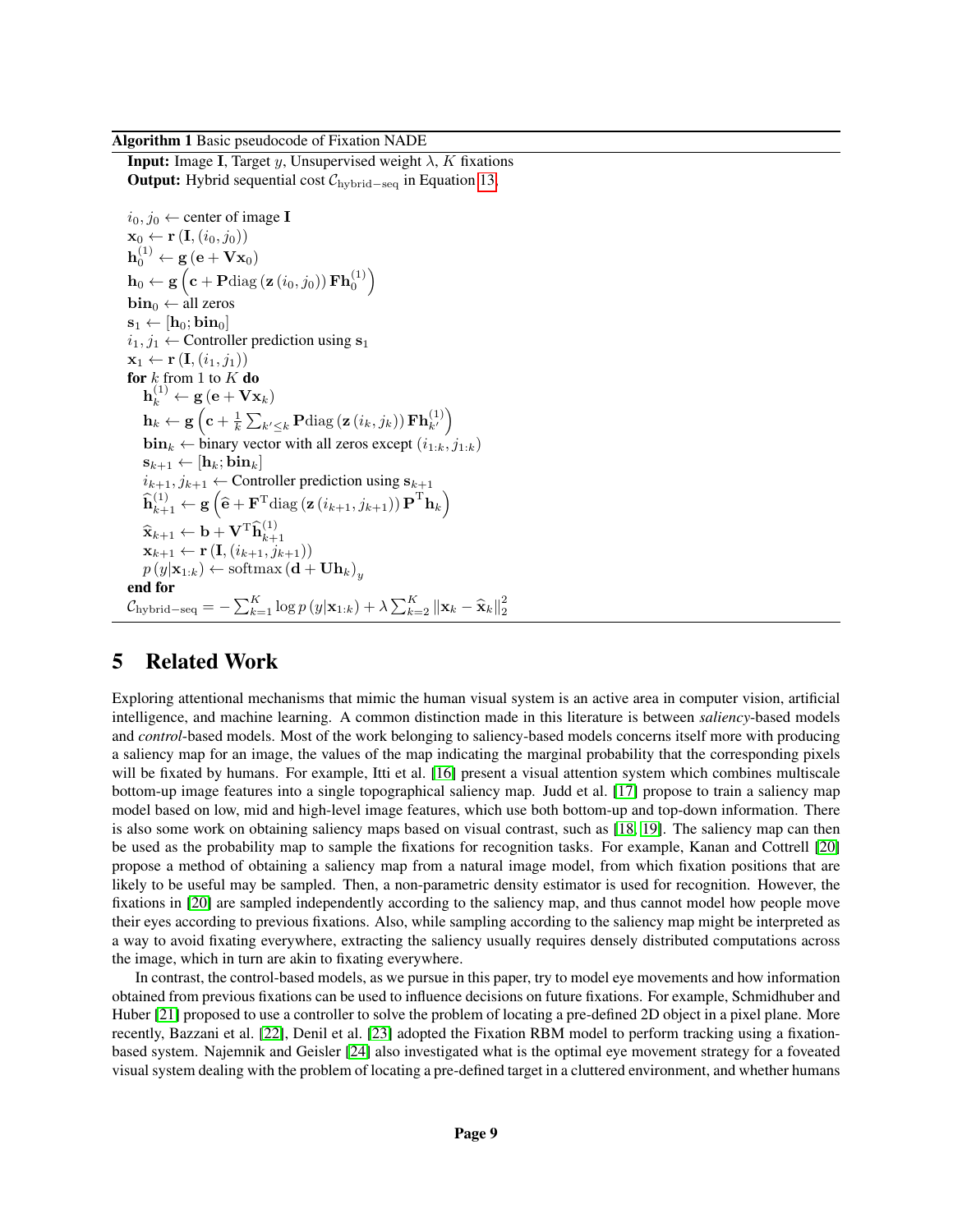follow optimal eye movement strategies when searching a target. The model is also based on a greedy policy and a sustained posterior on the position of the target. There is also some work that models attention mechanisms with state space models. For example, Erez et al. [\[25\]](#page-16-6) use continuous-state Partially-Observable Markov Decision Processes (POMDP) to learn to coordinate eye saccades and hand movements. Butko and Movellan [\[26\]](#page-16-7) also used a POMDP formulation for modeling attention and proposed a controller based on an Infomax objective. Fixations are made so as to reduce the entropy of the belief state. Unlike in [\[25\]](#page-16-6), the state of the POMDP in [\[26\]](#page-16-7) is discrete.

While most of the control-based models focus on how to model eye movements to detect a target, less work has been proposed to model how to do a recognition task by a sequence of fixations, as we do here. Even less work has considered tackling this problem jointly, i.e., learn simultaneously a *what* and *where* component.

### 6 Experiments

In this section, we evaluate the success of Fixation NADE in learning *what* and *where* components jointly on the same expression recognition task used in [\[4\]](#page-15-3) and compare it directly to the Fixation RBM model. The dataset [\[27\]](#page-16-8) consists of 4178 aligned face images with 7 different expressions, including anger, fear, happiness, sadness, surprise and neutral. The size of the images is  $100 \times 100$  pixels. We used 5 different splits of the data, such that all images belonging to the same person can only be used for either training, validation or testing. The values of the pixels are scaled to the  $[-0.5, 0.5]$  interval, as in Larochelle and Hinton [\[4\]](#page-15-3).

In our experiments, we used the rectified linear function [\[28\]](#page-16-9) as the activation function

$$
\mathbf{g}(\mathbf{a}) = \max(0, \mathbf{a}) = [\max(0, a_1), \dots, \max(0, a_H)] \tag{23}
$$

which performs better and learns faster than other (sigmoid, tanh) activation functions for our model. Nair and Hinton [\[28\]](#page-16-9) also showed that the rectified linear function works well for image data. Given an image, the possible fixation points are arranged every 10 pixels on a  $7 \times 7$  grid, with the top-left position at pixel (20, 20). The number of fixations for each image is set to  $K = 6$ . In practice, we pretrained the model by increasing the number of fixations from 1 to 5 gradually for better initialization. The weight  $\lambda$  for the unsupervised part, the learning rate  $lr_{\text{cost}}$  for the hybrid-seq cost in [13](#page-5-2) and the learning rate  $lr_{\text{ctrl}}$  were chosen by cross-validation. During training, we multiply the learning rate  $lr_{\text{cost}}$  and  $lr_{\text{ctrl}}$  by a decreasing factor  $\epsilon$ , where  $\epsilon = \frac{1}{1+n\times10^{-6}}$  and n is the number of updates. At test time, the predicted target  $y^*$  is obtained by

$$
y^* = \arg\max_{y} p\left(y|\mathbf{x}_{1:K}\right) \tag{24}
$$

where  $p(y|\mathbf{x}_{1:K})$  is the probability of target y given all the fixations  $\mathbf{x}_{1:K}$ . The performance of the model is then judged by its classification accuracy.

The experiments are organized as follows. We first compare our model with the Fixation RBM in Section [6.1.](#page-9-0) Then the impact of the hidden layer configuration is evaluated in Section [6.2.](#page-10-0) In Section [6.3,](#page-11-0) we investigate the impact of the retinal transformation configuration and, in Section [6.4,](#page-11-1) we evaluate the importance of the unsupervised part of Fixation NADE. Next, we focus on the controller module of Fixation NADE. A comparison of different variations on the controller is presented in Section [6.5.](#page-12-0) Variations on the learned fixation strategy for two different tasks based on the same images is then presented in Section [6.6,](#page-12-1) where we train Fixation NADE for gender classification instead of expression classification. Finally, we compare the greedy selection of fixation points with the use of an on-the-fly generated ensemble of Fixation NADE models in Section [6.7.](#page-13-0)

#### <span id="page-9-0"></span>6.1 Comparison with Fixation RBM

To compare with the Fixation RBM, we used the same hyper-parameter configuration for Fixation NADE as described in Larochelle and Hinton [\[4\]](#page-15-3). Specifically, we set  $H = 250$ ,  $D = 250$ , and the retinal transformation was set to cover about  $2000$  $2000$  pixels<sup>2</sup> (with all pixels coming from the fovea, as in Larochelle and Hinton [\[4\]](#page-15-3)). The global hidden layer size H as well as the preprocessing hidden layer  $H^{(1)}$  were set to a size of 250. We used the *Bene-max* controller and the *SHP* summary vector, again as in Larochelle and Hinton [\[4\]](#page-15-3).

<span id="page-9-1"></span><sup>&</sup>lt;sup>2</sup>The retinal transformation covered a patch of  $44 \times 44$  pixels, without using a lower resolution periphery. Hence, the total number of pixels is 1936.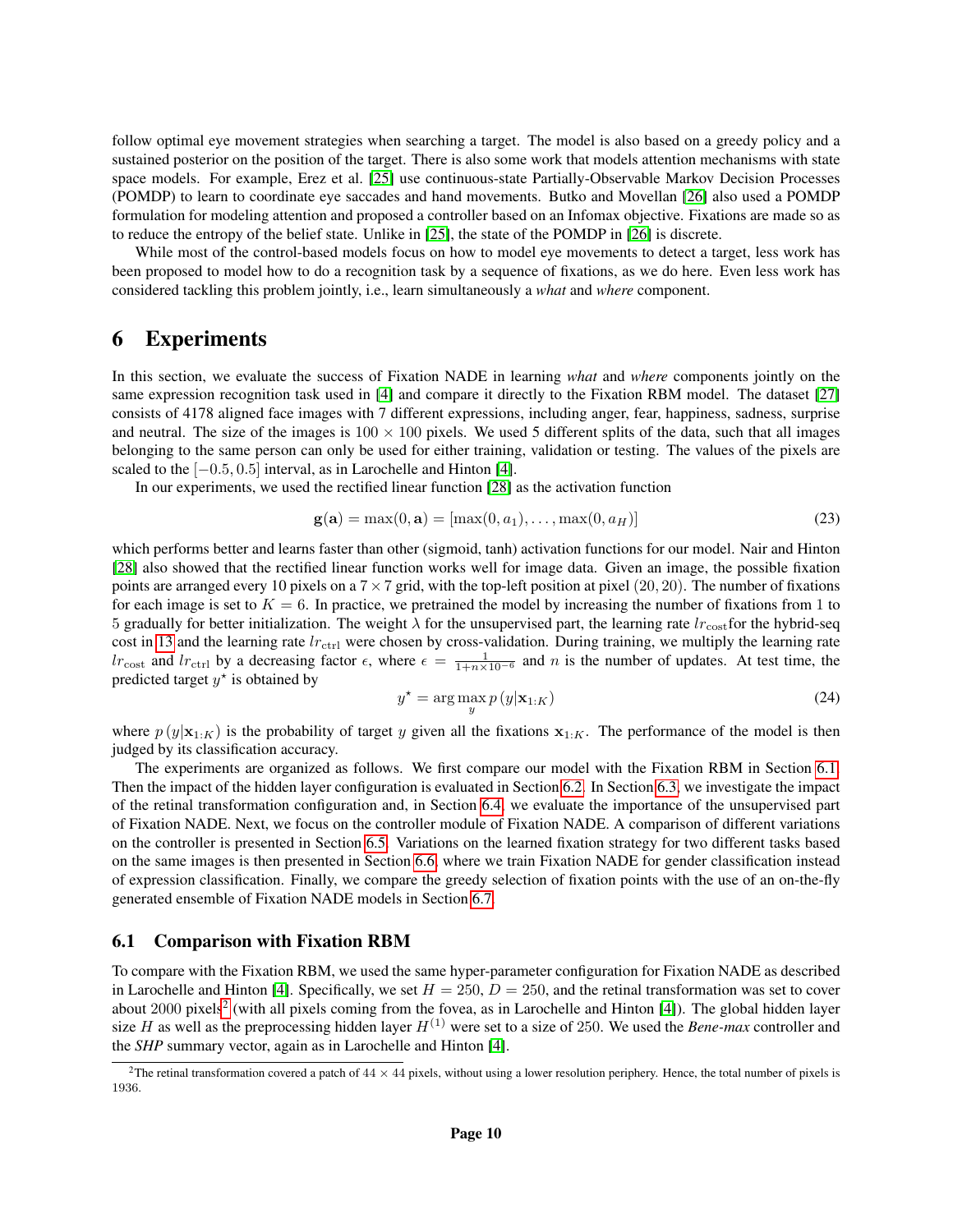



<span id="page-10-1"></span>Figure 3: Comparison of Fixation NADE with Fixation RBM and a kernel SVM.

<span id="page-10-2"></span>Figure 4: Comparison between different hidden layer architectures.

The results of the 5-fold experiment are shown in Figure [3,](#page-10-1) where we report the performance of different models with a varying number of fixations. The SVM-Whole corresponds to an RBF kernel SVM classifier trained on the full image, taking raw pixels as inputs, while the SVM-Random uses a random (but fixed) sequence of fixation positions and concatenates the extracted retinal representations to form the input to an RBF kernel SVM. We can see that Fixation NADE always outperforms Fixation RBM. With only 2 fixations, Fixation NADE even reaches a performance that is comparable with the SVM-Whole, that takes the whole image as input. In contrast, the number of fixations that allows Fixation RBM to perform as well as the SVM is 3. What's more, we can see that the improvement of Fixation NADE over Fixation RBM is larger when the number of fixations is small.

In [\[4\]](#page-15-3), an exponentially decaying average of the parameters values visited during gradient descent was actually used at test time, to stabilize training and potentially prevent overfitting. This is similar to Polyak averaging, but where the uniform average is replaced by a weighting that puts more emphasis on recent parameter values. We considered using this procedure as well for the Fixation NADE and report its performance in Figure [3.](#page-10-1) We can see that Fixation NADE with averaged parameters performs even better.

Having established that Fixation NADE is competitive for learning an attention-based recognition model, the next sections will investigate many variations on this basic configuration. In particular, from now on, we will always compare with the performance of the Fixation NADE model with averaged parameters.

#### <span id="page-10-0"></span>6.2 Deep vs. shallow Fixation NADE

In this part, we show the impact of the hidden layer architecture. There are two ways to change the hidden layer configuration. One is to vary the number of hidden units  $H$ . The other is to not use a preprocessing hidden layer, i.e., use a shallow Fixation NADE. We test the performance for  $H \in \{125, 250, 375, 500\}$ , with/without the preprocessing hidden layer. When using a preprocessing hidden layer, its size  $H^{(1)}$  is set identical to H. We also considered the use of dropout [\[29\]](#page-16-10) as a way to prevent overfitting. We used a dropout rate of 0.5.

The comparison is shown in Figure [4.](#page-10-2) The most noticeable observation is that using a deep Fixation NADE architecture is beneficial, with the shallow Fixation NADE model performing worse, even with dropout regularization. We also see a trend where, as the number of hidden units is increased, dropout becomes increasingly useful. While we do not observe a benefit from using dropout for the range of hidden layer sizes considered in this experiment, we suspect that, for larger hidden layers, dropout will start yielding superior performance.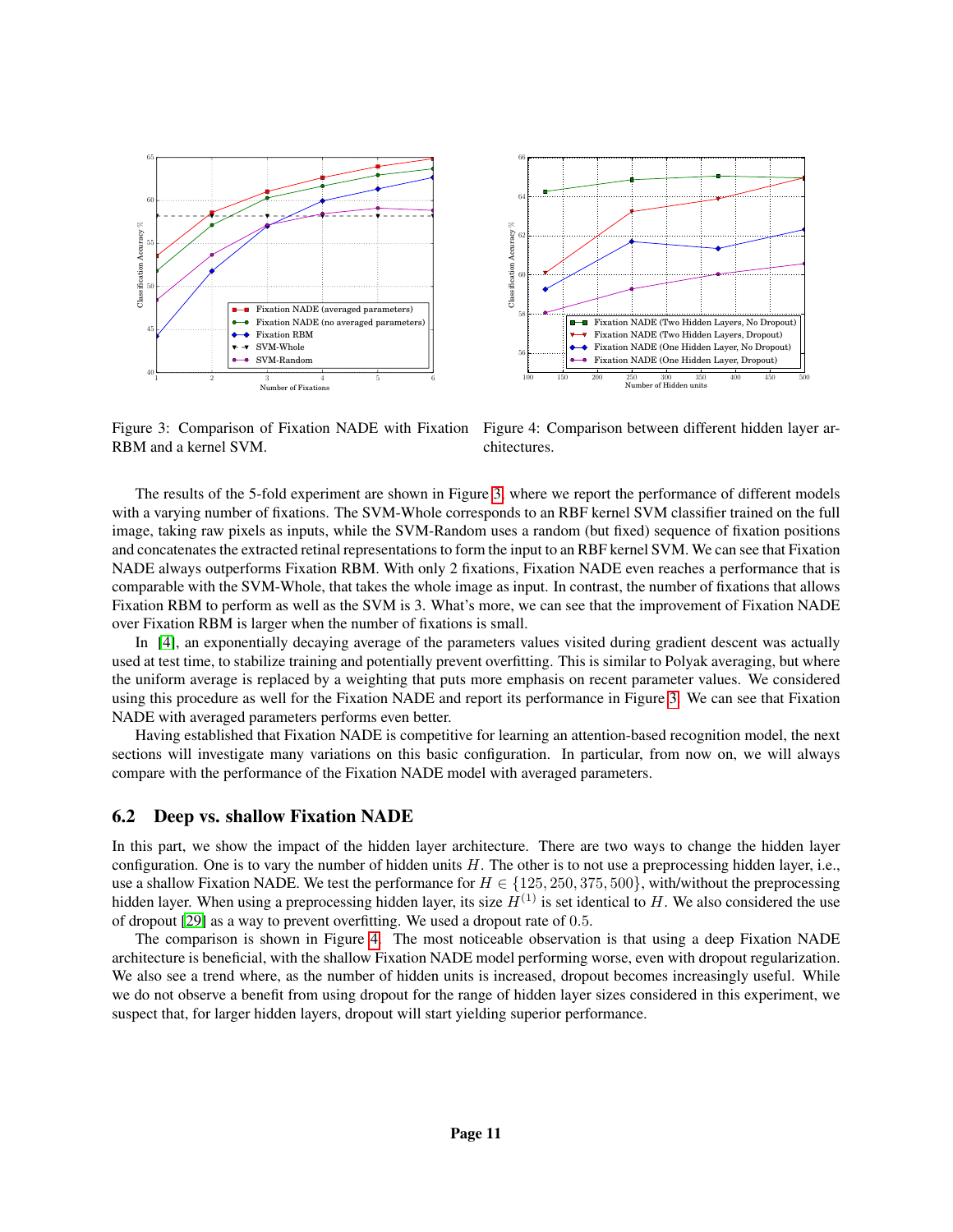



<span id="page-11-2"></span>Figure 5: Comparison of the use of different retinal transformation configurations.

<span id="page-11-4"></span>Figure 6: Comparison between different variations on the controller model.

#### <span id="page-11-0"></span>6.3 Impact of the retinal configuration

The retinal transformation  $\mathbf{r}(\mathbf{I}, (i_k, j_k))$  plays an important role in how information is acquired from each fixation. The configuration of the retinal transformation could thus influence the performance of the model. In [\[4\]](#page-15-3), a retinal transformation which only extracted the high resolution fovea was used for the emotion recognition data set, resulting in vectors  $x_k$  with a size of about 2000. In Section [6.1,](#page-9-0) we used a similar retinal transformation configuration for a fair comparison.

Here, we show the influence of the retinal configuration on the performance. Specifically, we keep the size of  $x_k$  to be around 2000, but try more combinations with different resolutions, as described in Section [2.1.](#page-2-1) Figure [5](#page-11-2) shows the performance of these different choices, with a varying number of fixations. The " $T_{44,0,0}$ " configuration corresponds to  $x_k$  that is extracted only at the fovea region centred at position  $(i_k, j_k)$ , with the size of the fovea at  $44 \times 44$  pixels (as in Section [6.1\)](#page-9-0). The " $T_{32,60,0}$ " configuration means that  $x_k$  is extracted at both the fovea and parafovea, with sizes  $32 \times 32$  and  $60 \times 60$  respectively. Hence, the length of the resulting retinal vector is  $32 \times 32 + (60 \times 60) / 4 = 1924$ . Similarly, " $T_{32,44,84}$ " means that  $x_k$  is extracted from all three regions, with sizes  $32 \times 32$ ,  $44 \times 44$  and  $84 \times 84$ respectively. Thus, the length of the retinal vector with this configuration is 1949.

We can see from Figure [5](#page-11-2) that  $T_{32,60,0}$  always performs best among the 3 different retinal transformation configurations, with  $T_{32,44,84}$  always performing worst. This confirms that there is a benefit in balancing between the collection of fine details in a small visual region and of coarser information on a larger region.

#### <span id="page-11-1"></span>6.4 Impact of unsupervised learning

The unsupervised part in Equation [13](#page-5-2) serves as a regularizer that encourages the model to learn the statistical relationship between fixations. Here, we compare its use with two alternatives. The first is to not use any regularization, i.e., set the regularization weight  $\lambda$  to 0. This will allow us to measure the contribution of unsupervised regularization.

The second alternative will investigate whether a more standard reconstruction term, that is not predictive and instead aims at encouraging the hidden layer to maintain information about the latest fixation, can be useful. Such a regularization term is closer in spirit to autoencoder-based regularization, e.g., when using different types of autoencoders to pretrain a neural network [\[30,](#page-16-11) [31\]](#page-16-12).

Specifically, a reconstruction  $\tilde{\mathbf{x}}_k$  for the kth fixation  $\mathbf{x}_k$  is computed and trained according to the hidden representation  $\mathbf{h}_k$ . The reconstruction error  $\|\mathbf{x}_k - \tilde{\mathbf{x}}_k\|_2^2$  is then used as an additional unsupervised regularizer, as follows:

<span id="page-11-3"></span>
$$
C = -\sum_{k=1}^{K} \log p(y|\mathbf{x}_{1:k}) + \lambda_1 \sum_{k=2}^{K} ||\mathbf{x}_k - \hat{\mathbf{x}}_k||_2^2 + \lambda_2 \sum_{k=1}^{K} ||\mathbf{x}_k - \tilde{\mathbf{x}}_k||_2^2
$$
 (25)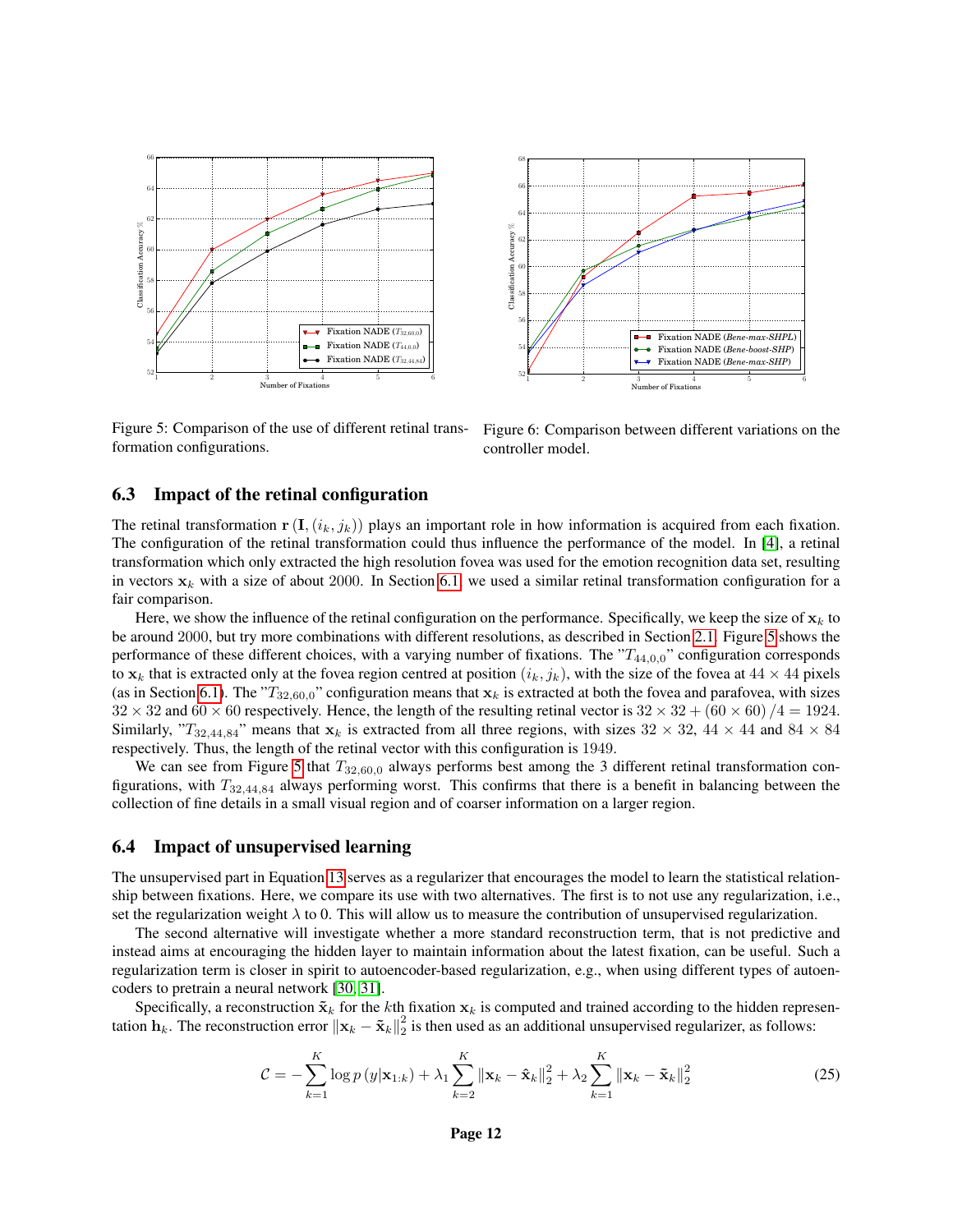<span id="page-12-2"></span>Table 1: Performance comparison of different choices of unsupervised regularization. *Fixation NADE (reconstruction)* corresponds to the training objective of Equation [25.](#page-11-3)

| Model                                          | Accuracy  |                                                                                                          |
|------------------------------------------------|-----------|----------------------------------------------------------------------------------------------------------|
| Fixation NADE ( $\lambda$ varies) <sup>†</sup> |           | <b>64.86</b> % $\uparrow$ : " $\lambda$ varies" means the $\lambda$ is a hyperparameter and is chosen on |
| Fixation NADE ( $\lambda = 0$ )                | $63.92\%$ | a validation set by cross-validation.                                                                    |
| Fixation NADE (reconstruction) $\vert$ 63.95%  |           |                                                                                                          |

The performance of these different alternatives is provided in Table [1.](#page-12-2) We observe that regularization based on a predictive fixation reconstruction contributes to the performance of the model. However, regular (non-predictive) reconstruction brings no improvement to the performance.

#### <span id="page-12-0"></span>6.5 Impact of variations on the controller

The role of the controller is to predict the next fixation point that would increase the most the probability of the true target, given all the fixations so far. In Section [4,](#page-6-0) we provide different ways of dealing with the benefit function and summary vector used by the controller. Here we evaluate the performance of these different choices, comparing them to the use of *Bene-max* for the benefit function and *SHP* for the summary vector (which we refer to as *Bene-max-SHP*).

We compare two alternatives. The first alternative is to use *Bene-boost* for the benefit function while keeping the *SHP* summary vectors (*Bene-boost-SHP*). The second is to use the *SHPL* summary vectors while sticking to the *Bene-max* benefit function (*Bene-max-SHPL*). This experiment will thus measure the potential marginal contribution of these changes to the model's performance.

From Figure [6](#page-11-4) we can see that using the extended summary vectors significantly improves the performance of Fixation NADE, which confirms that cues on the uncertainty of the model about the correct label are really helpful in predicting good fixation positions. However, using *Bene-boost* as the benenfit function brings little gain to the performance.

Another important component of the controller learning algorithm is how it deals with the exploration-exploitation tradeoff, i.e., how frequently it performs fixations that are not considered the next best fixation by the model. We propose to investigate the importance of balancing the exploration and exploitation strategy, by explicitly defining an explorer rate  $\gamma$ , corresponding to the probability of selecting the fixations for a given image by sampling from the Boltzmann distribution of Equation [21](#page-7-0) during training. Otherwise, the best fixation (as during test time) is chosen. Hence,  $\gamma = 1.0$  corresponds to the strategy proposed in [\[4\]](#page-15-3) and used so far. We tested values of  $\gamma \in \{0, 0.25, 0.5, 0.75, 1.0\}$ and present the results in Figure [7.](#page-13-1)

We observe that high exploration is important, and there does not appear to be any advantage in tuning the exploration parameter further. Interestingly, exploration is particularly important when using the test-time ensemble strategy of Equation [22,](#page-7-1) with catastrophic performance when using no exploration (see Section [6.7](#page-13-0) for more results on using the ensemble approach).

### <span id="page-12-1"></span>6.6 Learned fixation strategies for different tasks

Recently, Mathe and Sminchisescu [\[10\]](#page-15-9) showed that the choice of fixation points is highly dependent on the tasks being solved, even for the same given image. Here, we try to examine whether this behavior is reflected by our model in the fixation strategy it learns for different tasks. Specifically, we compare learned fixation strategies for two classification problems: the original emotion recognition problem and a new gender classification problem. For gender classification, we manually labelled gender information for the data set of Susskind et al. [\[27\]](#page-16-8). Thus, the data in the gender classification experiment are exactly the same, except for labels that are changed from expressions to gender (male/female). We also adopt the configuration of Section [6.1](#page-9-0) for Fixation NADE.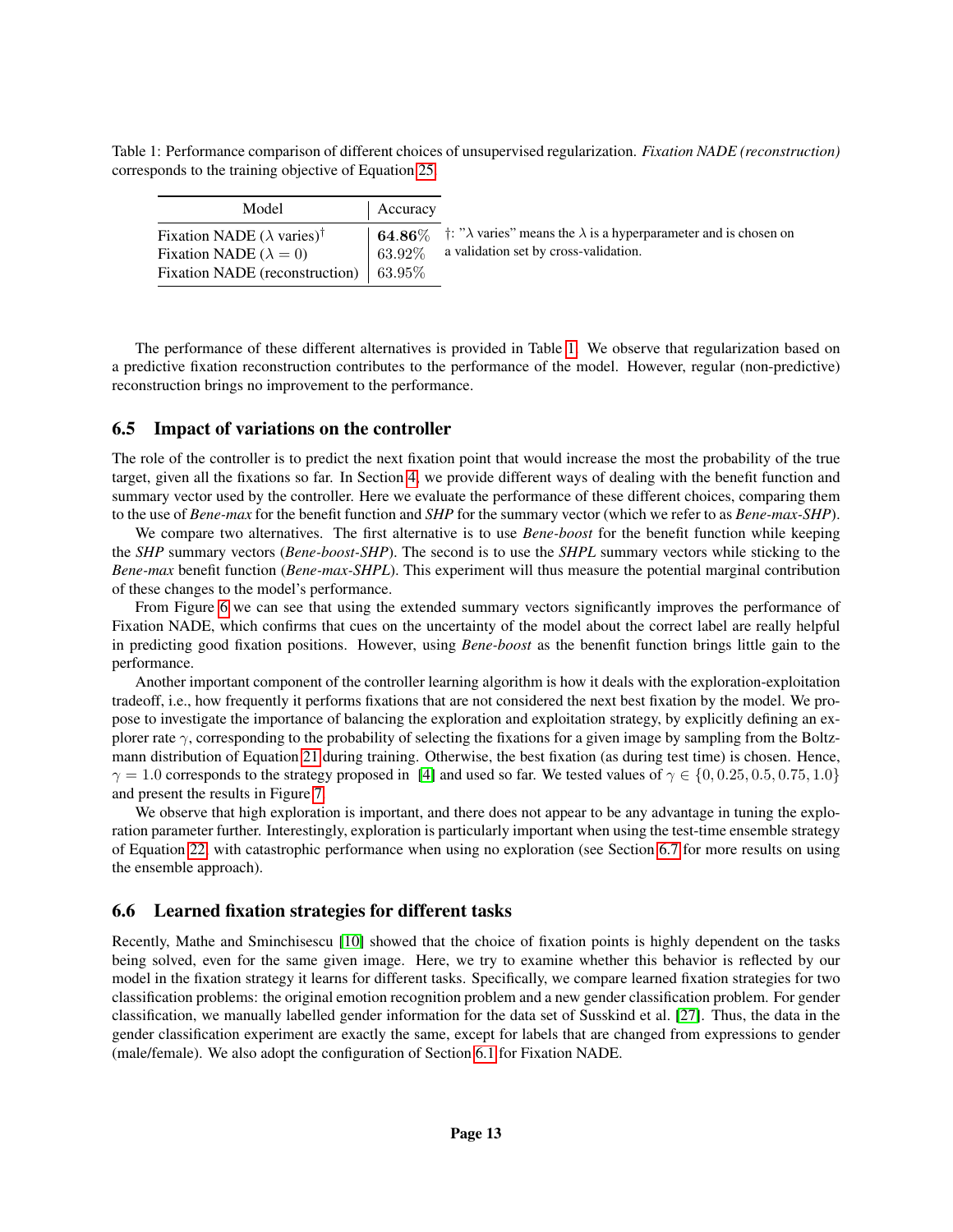



<span id="page-13-1"></span>Figure 7: Comparison between using different rates of exploration by the controller.

<span id="page-13-2"></span>Figure 8: Performance of an ensemble of Fixation NADE models generated from sampled fixation trajectories, for a varying number of models.

The experiment was performed as follows. We trained two Fixation NADE models, one on the facial expression recognition training set and another on the gender recognition training set (which share the same images but use different labels). We then ran both models on their respective test sets, counted the number of times that each model fixated at any of the possible positions and normalized the numbers so that they summed to 1. These numbers are referred to as a *hitmap*.

Figure [9](#page-14-0) illustrates the hitmaps for both tasks. We can see that Fixation NADE for facial expression recognition prefers fixations at the mouth or edge of the mouth, the eyes and the nose, while the model for gender recognition concentrates primarily on the eyebrows and eyes. This confirms that the model is indeed able to learn different fixation strategies depending on the task.

#### <span id="page-13-0"></span>6.7 Fixation NADE ensembles over different fixation trajectories

We proposed in Section [4](#page-6-0) an alternative to greedily selecting the best fixation sequence, which is appropriate when the computational budget allows for potentially fixating everywhere, while we'd still want fixations to concentrate mainly on relevant regions of the image. This can be achieved by sampling, on the fly, an ensemble of Fixation NADE models, where each performs a prediction based on a fixation sequence sampled by the controller. Classification is then performed by the ensemble, using Equation [22.](#page-7-1)

In Figure [8,](#page-13-2) we compare the performance of ensembles of varying sizes with the basic Fixation NADE model of Section [6.1](#page-9-0) that uses a single fixation sequence. We observe that averaging just 3 models already provides a substantial boost over the single model. With about 20 models, the ensemble then reaches its asymptotic performance, corresponding to an impressive 3% improvement in accuracy.

An interesting connection with dropout can also be made here. One could view this approach as a form of dropout where whole fixations are being dropped out and an explicit ensemble is constructed at test time, instead of simply multiplying units by a dropout probability. Another distinction of course is that the dropout rates are determined by the controller and, because of the sequential nature of the selection, fixations are not dropped out independently.

# 7 Discussion and Conclusion

In this paper, we proposed Fixation NADE, a feed-forward, autoregressive architecture that models the recognition process as a sequence of task-specific fixations, extracted at different locations by a fixation policy, and showed how to train Fixation NADE to learn *what* and *where* components jointly. While most of the work on visual recognition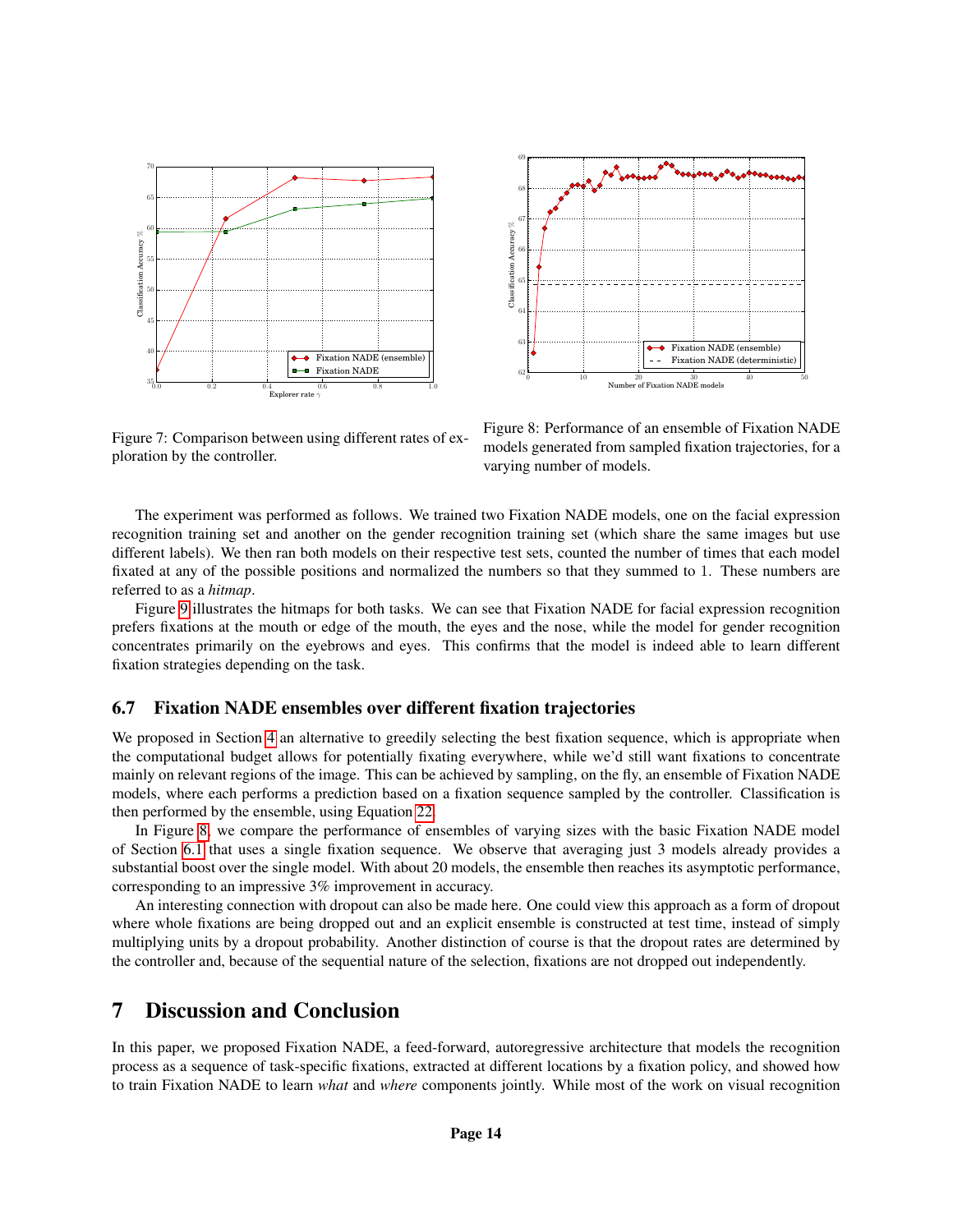



<span id="page-14-0"></span>Figure 9: The fixation strategies for facial expression recognition (left) and gender recognition (right) for the same test set images. The numbers correspond to the normalized counts of fixations at the different positions (the crossing point of the white lines on the face image) across all of the test set. The selected face image on which the hitmap is displayed was selected randomly, only to better visualize what information each fixation position will typically provide.

extracts features densely over the whole image, Fixation NADE is inspired by the human visual system and learns both what local features to extract and where to extract them with a good fixation policy.

In our experiments, we showed that Fixation NADE performs better than the Fixation RBM, which inspired our model. We also showed that a deep version of Fixation NADE outperforms a shallow architecture, and that the fixation policies learned by the model varies depending on the task at hand, as for human fixation strategies. Furthermore, we investigated many variants of the model, in order to identify good modeling choices in attention-based recognition. One particularly successful strategy is to generate many fixation paths at test time and construct ensembles of Fixation NADE models from them. We thus hope that this work is one of many future successful steps in the direction of fully adaptable attention-based recognition systems.

As for future work, we wish to tackle some of the current weaknesses of our proposed model, which correspond, as far as we know, to challenges in attention-based recognition that have yet to be perfectly addressed.

First, the number of fixations is currently predefined and fixed. However, it would be interesting and computationally beneficial to design a stopping criteria for the fixation process, which would be adapted to each image. This would allow the model to stop fixating after fewer fixations if the image was considered "easy" by the model (e.g. when the model is confident enough).

Second, moving to images with more variations is of course a very interesting and crucial direction for attentionbased recognition. Being able to handle the detection of objects which are not necessarily centred in the image would be an important first step. Such a model would effectively have to perform a form of joint detection and recognition. Achieving such global invariance to the translation of objects will require more sophisticated attention and aggregation mechanisms. Moreover, our model also isn't invariant to local transformations at the level of individual receptive fields. This could possibly be dealt with by incorporating in the architecture convolutional units, a research direction we'd like to explore.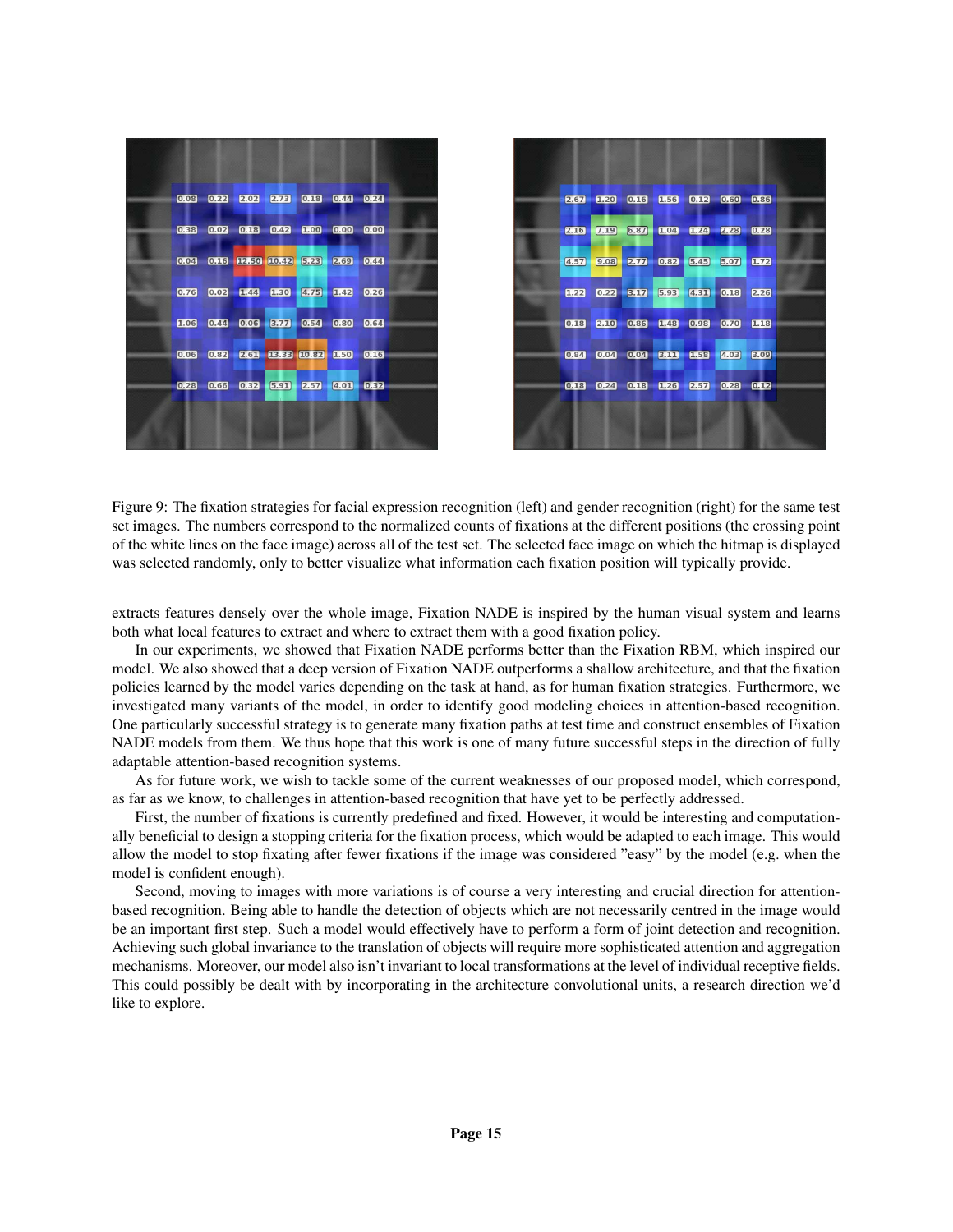# References

- <span id="page-15-0"></span>[1] Svetlana Lazebnik, Cordelia , and Jean Ponce. Beyond bags of features: Spatial pyramid matching for recognizing natural scene categories. In *CVPR*, 2006.
- <span id="page-15-1"></span>[2] Jianchao Yang, Kai Yu, Yihong Gong, and Thomas Huang. Linear spatial pyramid matching using sparse coding for image classification. In *CVPR*, 2009.
- <span id="page-15-2"></span>[3] Alex Krizhevsky, Ilya Sutskever, and Geoff Hinton. Imagenet classification with deep convolutional neural networks. In *Advances in Neural Information Processing Systems 25*, pages 1106–1114. 2012.
- <span id="page-15-3"></span>[4] Hugo Larochelle and Geoffrey E Hinton. Learning to combine foveal glimpses with a third-order boltzmann machine. In *Advances in neural information processing systems*, pages 1243–1251, 2010.
- <span id="page-15-4"></span>[5] Hugo Larochelle and Iain Murray. The neural autoregressive distribution estimator. *Artificial Intelligence and Statistics (AISTATS)*, 15:29–37, 2011.
- <span id="page-15-5"></span>[6] Benigno Uria, Iain Murray, and Hugo Larochelle. Rnade: The real-valued neural autoregressive densityestimator. In *Advances in Neural Information Processing Systems 26*, pages 2175–2183. 2013.
- <span id="page-15-6"></span>[7] Hugo Larochelle and Stanislas Lauly. A neural autoregressive topic model. In *Advances in Neural Information Processing Systems 25*, pages 2717–2725. 2012.
- <span id="page-15-7"></span>[8] David G Lowe. Distinctive image features from scale-invariant keypoints. *International journal of computer vision*, 60(2):91–110, 2004.
- <span id="page-15-8"></span>[9] Navneet Dalal and Bill Triggs. Histograms of oriented gradients for human detection. In *Computer Vision and Pattern Recognition, 2005. CVPR 2005. IEEE Computer Society Conference on*, volume 1, pages 886–893. IEEE, 2005.
- <span id="page-15-9"></span>[10] Stefan Mathe and Cristian Sminchisescu. Action from still image dataset and inverse optimal control to learn task specific visual scanpaths. In *Advances in Neural Information Processing Systems*, pages 1923–1931, 2013.
- <span id="page-15-10"></span>[11] JPC Southall. Helmholtzs treatise on physiological optics. vol. 2: The sensation of vision, trans. jpc southall.(translated from the third german edition), 1962.
- <span id="page-15-11"></span>[12] Arash Fazl, Stephen Grossberg, and Ennio Mingolla. View-invariant object category learning, recognition, and search: How spatial and object attention are coordinated using surface-based attentional shrouds. *Cognitive psychology*, 58(1):1–48, 2009.
- <span id="page-15-12"></span>[13] Geoffrey E. Hinton. Training products of experts by minimizing contrastive divergence. *Neural Computation*, 14(8):1771–1800, 2002.
- <span id="page-15-13"></span>[14] Hugo Larochelle and Yoshua Bengio. Classification using discriminative restricted boltzmann machines. In *Proceedings of the 25th international conference on Machine learning*, pages 536–543. ACM, 2008.
- <span id="page-15-14"></span>[15] Andreas Krause and Cheng Soon Ong. Contextual gaussian process bandit optimization. In *NIPS*, pages 2447– 2455, 2011.
- <span id="page-15-15"></span>[16] Laurent Itti, Christof Koch, and Ernst Niebur. A model of saliency-based visual attention for rapid scene analysis. *Pattern Analysis and Machine Intelligence, IEEE Transactions on*, 20(11):1254–1259, 1998.
- <span id="page-15-16"></span>[17] Tilke Judd, Krista Ehinger, Fredo Durand, and Antonio Torralba. Learning to predict where humans look. In ´ *IEEE International Conference on Computer Vision (ICCV)*, 2009.
- <span id="page-15-17"></span>[18] Federico Perazzi, Philipp Krahenbuhl, Yael Pritch, and Alexander Hornung. Saliency filters: Contrast based filtering for salient region detection. In *Computer Vision and Pattern Recognition (CVPR), 2012 IEEE Conference on*, pages 733–740. IEEE, 2012.